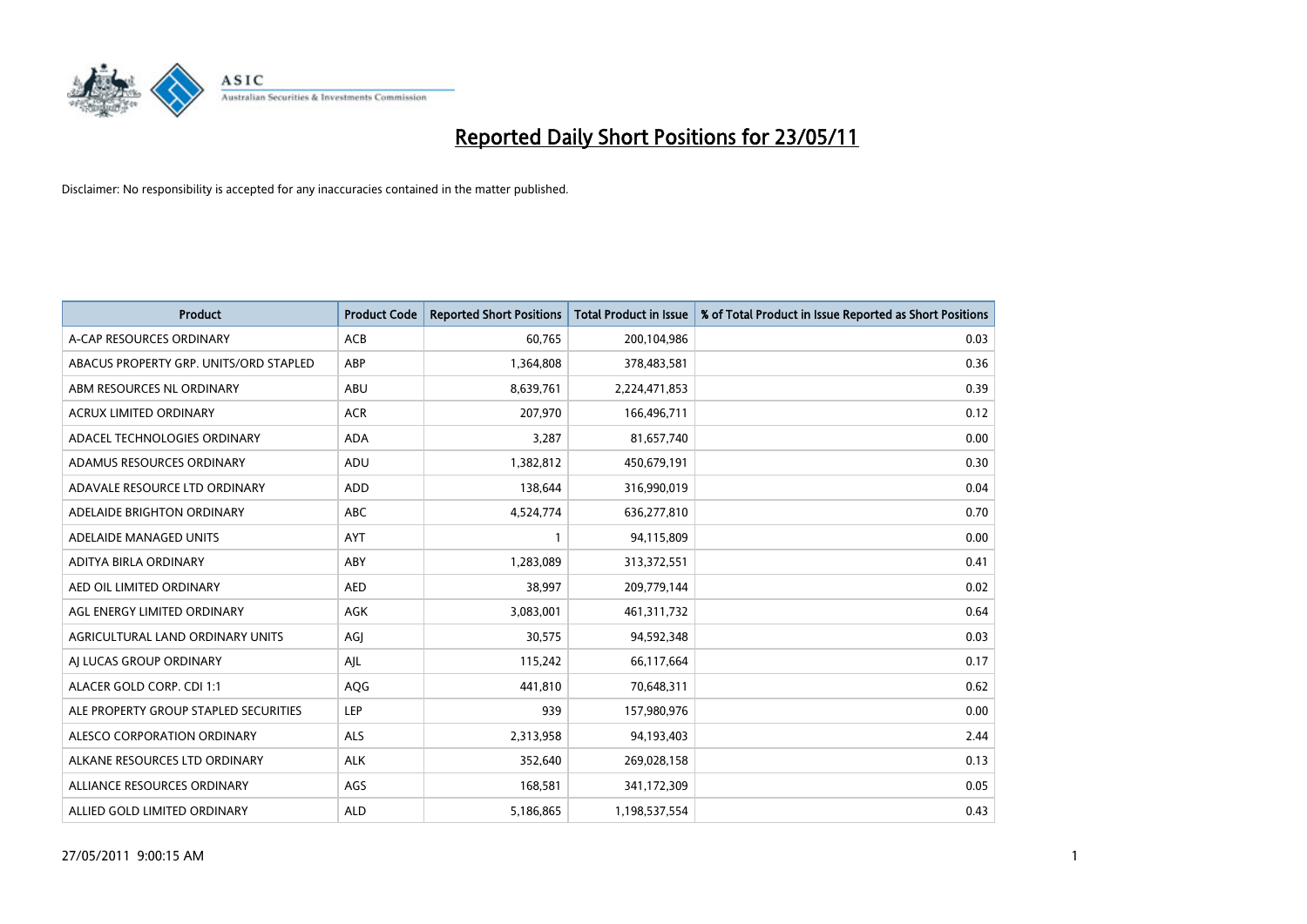

| <b>Product</b>                          | <b>Product Code</b> | <b>Reported Short Positions</b> | <b>Total Product in Issue</b> | % of Total Product in Issue Reported as Short Positions |
|-----------------------------------------|---------------------|---------------------------------|-------------------------------|---------------------------------------------------------|
| ALTONA MINING LTD ORDINARY              | <b>AOH</b>          | 500,000                         | 472,133,029                   | 0.11                                                    |
| ALUMINA LIMITED ORDINARY                | <b>AWC</b>          | 22,519,052                      | 2,440,196,187                 | 0.91                                                    |
| AMADEUS ENERGY ORDINARY                 | AMU                 | 454.000                         | 300,288,855                   | 0.15                                                    |
| AMALGAMATED HOLDINGS ORDINARY           | AHD                 | 14,619                          | 157,461,063                   | 0.01                                                    |
| AMCOR LIMITED ORDINARY                  | <b>AMC</b>          | 9,738,867                       | 1,227,416,280                 | 0.75                                                    |
| AMP CAPITAL CHINA ORDINARY UNITS        | <b>AGF</b>          | 5,821                           | 345,546,659                   | 0.00                                                    |
| AMP LIMITED ORDINARY                    | AMP                 | 10,721,402                      | 2,789,686,764                 | 0.38                                                    |
| AMPELLA MINING ORDINARY                 | <b>AMX</b>          | 572,612                         | 203,285,108                   | 0.28                                                    |
| ANSELL LIMITED ORDINARY                 | <b>ANN</b>          | 3,635,692                       | 133,011,550                   | 2.74                                                    |
| ANTARES ENERGY LTD ORDINARY             | <b>AZZ</b>          | 101,632                         | 275,000,000                   | 0.04                                                    |
| ANZ BANKING GRP LTD ORDINARY            | ANZ                 | 6,440,252                       | 2,596,828,457                 | 0.23                                                    |
| APA GROUP STAPLED SECURITIES            | <b>APA</b>          | 6,861,902                       | 556,193,951                   | 1.22                                                    |
| APEX MINERALS NL ORDINARY               | <b>AXM</b>          | 986.249                         | 5,550,243,713                 | 0.02                                                    |
| APN EUROPEAN RETAIL UNITS STAPLED SEC.  | <b>AEZ</b>          | 11,832                          | 544,910,660                   | 0.00                                                    |
| APN NEWS & MEDIA ORDINARY               | <b>APN</b>          | 24,179,808                      | 618,568,292                   | 3.91                                                    |
| AQUARIUS PLATINUM. ORDINARY             | <b>AOP</b>          | 2,758,040                       | 470,070,802                   | 0.56                                                    |
| AQUILA RESOURCES ORDINARY               | <b>AQA</b>          | 4,482,972                       | 374,368,499                   | 1.19                                                    |
| ARAFURA RESOURCE LTD ORDINARY           | <b>ARU</b>          | 5,618,715                       | 367,980,342                   | 1.53                                                    |
| ARB CORPORATION ORDINARY                | <b>ARP</b>          | 5,599                           | 72,481,302                    | 0.00                                                    |
| ARDENT LEISURE GROUP STAPLED SECURITIES | AAD                 | 474.007                         | 318,147,978                   | 0.14                                                    |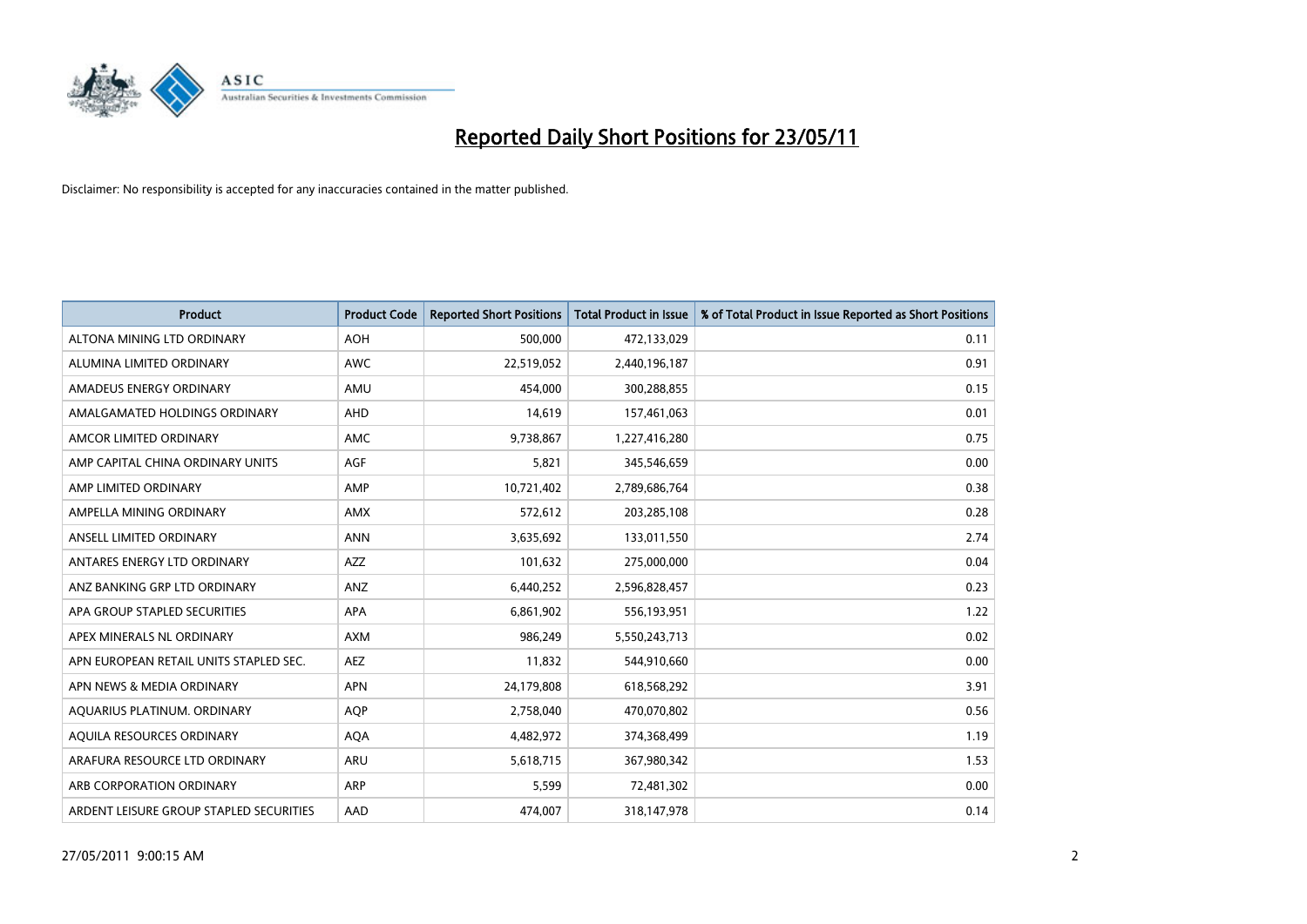

| <b>Product</b>                          | <b>Product Code</b> | <b>Reported Short Positions</b> | Total Product in Issue | % of Total Product in Issue Reported as Short Positions |
|-----------------------------------------|---------------------|---------------------------------|------------------------|---------------------------------------------------------|
| ARISTOCRAT LEISURE ORDINARY             | ALL                 | 36,809,733                      | 536,480,307            | 6.88                                                    |
| ASCIANO LIMITED ORDINARY                | <b>AIO</b>          | 31,793,547                      | 2,926,103,883          | 1.10                                                    |
| ASG GROUP LIMITED ORDINARY              | ASZ                 | 68,401                          | 169,117,796            | 0.04                                                    |
| ASPEN GROUP ORD/UNITS STAPLED           | APZ                 | 1,055,967                       | 575,907,977            | 0.18                                                    |
| ASPIRE MINING LTD ORDINARY              | <b>AKM</b>          | 64,139                          | 539,971,483            | 0.01                                                    |
| <b>ASTON RES LTD ORDINARY</b>           | <b>AZT</b>          | 261,829                         | 204,527,604            | 0.13                                                    |
| ASTRO JAP PROP GROUP STAPLED SECURITIES | AJA                 | 19,288                          | 58,445,002             | 0.04                                                    |
| ASX LIMITED ORDINARY                    | ASX                 | 1,530,827                       | 175,136,729            | 0.87                                                    |
| ATLANTIC LIMITED ORDINARY               | ATI                 | 519,417                         | 113,210,529            | 0.46                                                    |
| ATLAS IRON LIMITED ORDINARY             | <b>AGO</b>          | 1,994,064                       | 823,820,142            | 0.24                                                    |
| AURORA MINERALS LTD ORDINARY            | <b>ARM</b>          | 416                             | 104,167,499            | 0.00                                                    |
| AURORA OIL & GAS ORDINARY               | <b>AUT</b>          | 5,127,513                       | 403,687,342            | 1.27                                                    |
| AUSDRILL LIMITED ORDINARY               | <b>ASL</b>          | 137,751                         | 301,419,184            | 0.05                                                    |
| AUSENCO LIMITED ORDINARY                | <b>AAX</b>          | 3,302,992                       | 122,987,022            | 2.68                                                    |
| <b>AUSTAL LIMITED ORDINARY</b>          | ASB                 | 219,732                         | 188,069,638            | 0.10                                                    |
| <b>AUSTAR UNITED ORDINARY</b>           | <b>AUN</b>          | 2,552,883                       | 1,271,389,658          | 0.19                                                    |
| AUSTBROKERS HOLDINGS ORDINARY           | <b>AUB</b>          | 2                               | 54,658,736             | 0.00                                                    |
| AUSTIN ENGINEERING ORDINARY             | ANG                 | 3,172                           | 71,714,403             | 0.00                                                    |
| <b>AUSTRALAND ASSETS ASSETS</b>         | AAZPB               | 1,168                           | 2,750,000              | 0.04                                                    |
| AUSTRALAND PROPERTY STAPLED SECURITY    | <b>ALZ</b>          | 1,163,084                       | 576,846,597            | 0.19                                                    |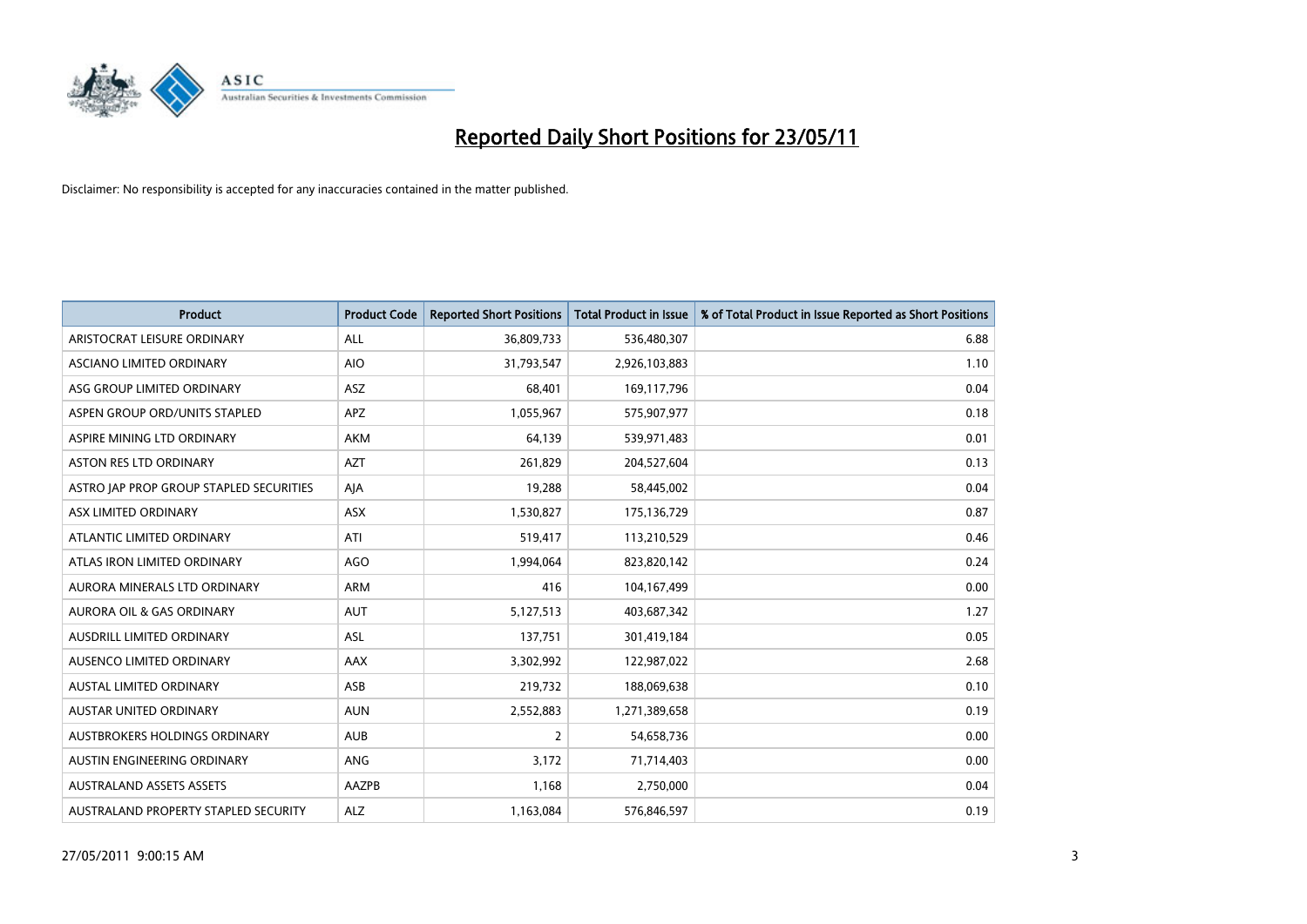

| <b>Product</b>                       | <b>Product Code</b> | <b>Reported Short Positions</b> | <b>Total Product in Issue</b> | % of Total Product in Issue Reported as Short Positions |
|--------------------------------------|---------------------|---------------------------------|-------------------------------|---------------------------------------------------------|
| AUSTRALIAN AGRICULT, ORDINARY        | <b>AAC</b>          | 4,703,284                       | 303,904,127                   | 1.55                                                    |
| AUSTRALIAN EDUCATION UNITS           | <b>AEU</b>          | 625,000                         | 175,465,397                   | 0.36                                                    |
| AUSTRALIAN INFRASTR. UNITS/ORDINARY  | <b>AIX</b>          | 1,239,520                       | 620,733,944                   | 0.19                                                    |
| AUSTRALIAN MINES LTD ORDINARY        | <b>AUZ</b>          | 1,400,000                       | 576,910,315                   | 0.24                                                    |
| AUSTRALIAN PHARM, ORDINARY           | API                 | 827,000                         | 488,115,883                   | 0.16                                                    |
| AUTOMOTIVE HOLDINGS ORDINARY         | <b>AHE</b>          | 230,722                         | 260,345,713                   | 0.08                                                    |
| AVEXA LIMITED ORDINARY               | <b>AVX</b>          | 243,657                         | 847,688,779                   | 0.03                                                    |
| AWE LIMITED ORDINARY                 | <b>AWE</b>          | 2,033,545                       | 521,871,941                   | 0.39                                                    |
| AZUMAH RESOURCES ORDINARY            | <b>AZM</b>          | 197,012                         | 275,196,055                   | 0.07                                                    |
| <b>BANDANNA ENERGY ORDINARY</b>      | <b>BND</b>          | 179,262                         | 426,515,482                   | 0.04                                                    |
| BANK OF QUEENSLAND. ORDINARY         | <b>BOO</b>          | 4,074,033                       | 222,072,957                   | 1.82                                                    |
| <b>BANNERMAN RESOURCES ORDINARY</b>  | <b>BMN</b>          | 274,672                         | 234,435,934                   | 0.11                                                    |
| <b>BASE RES LIMITED ORDINARY</b>     | <b>BSE</b>          | 63,381                          | 161,841,114                   | 0.04                                                    |
| <b>BATHURST RESOURCES ORDINARY</b>   | <b>BTU</b>          | 5,843,212                       | 666,141,330                   | 0.88                                                    |
| <b>BAUXITE RESOURCE LTD ORDINARY</b> | <b>BAU</b>          | 109,797                         | 235,379,896                   | 0.05                                                    |
| BC IRON LIMITED ORDINARY             | <b>BCI</b>          | 157,804                         | 94,361,000                    | 0.17                                                    |
| BEACH ENERGY LIMITED ORDINARY        | <b>BPT</b>          | 2,738,042                       | 1,102,788,311                 | 0.23                                                    |
| BEADELL RESOURCE LTD ORDINARY        | <b>BDR</b>          | 1,321,343                       | 622,147,828                   | 0.20                                                    |
| BENDIGO AND ADELAIDE ORDINARY        | <b>BEN</b>          | 5,441,808                       | 360,268,130                   | 1.52                                                    |
| BERKELEY RESOURCES ORDINARY          | <b>BKY</b>          | 384,020                         | 174,298,273                   | 0.21                                                    |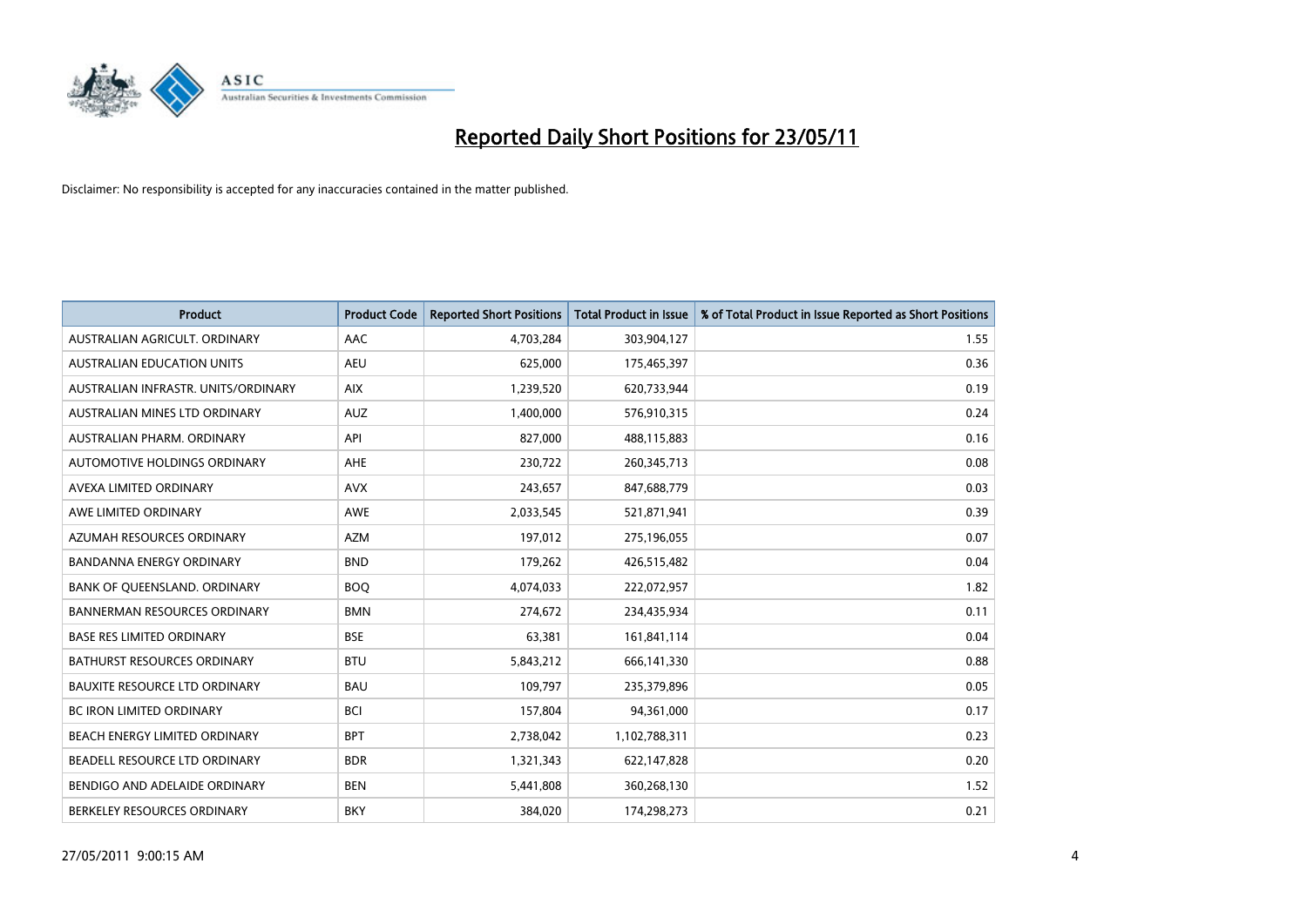

| Product                              | <b>Product Code</b> | <b>Reported Short Positions</b> | <b>Total Product in Issue</b> | % of Total Product in Issue Reported as Short Positions |
|--------------------------------------|---------------------|---------------------------------|-------------------------------|---------------------------------------------------------|
| BETASHARES ASX FIN ETF UNITS         | <b>OFN</b>          | 38,500                          | 4,509,251                     | 0.85                                                    |
| BETASHARES ASX RES ETF UNITS         | <b>ORE</b>          | 198,220                         | 4,519,432                     | 4.39                                                    |
| <b>BHP BILLITON LIMITED ORDINARY</b> | <b>BHP</b>          | 39,536,442                      | 3,209,181,688                 | 1.22                                                    |
| <b>BILLABONG ORDINARY</b>            | <b>BBG</b>          | 16,501,453                      | 254,037,587                   | 6.44                                                    |
| <b>BIONOMICS LIMITED ORDINARY</b>    | <b>BNO</b>          | 16,469                          | 344,036,479                   | 0.00                                                    |
| <b>BIOTA HOLDINGS ORDINARY</b>       | <b>BTA</b>          | 2,214,540                       | 181,417,556                   | 1.21                                                    |
| <b>BISALLOY STEEL ORDINARY</b>       | <b>BIS</b>          | 84,480                          | 216,455,965                   | 0.04                                                    |
| BKI INVESTMENT LTD ORDINARY          | BKI                 | 508                             | 422,863,407                   | 0.00                                                    |
| <b>BLACKMORES LIMITED ORDINARY</b>   | <b>BKL</b>          | 9,409                           | 16,744,292                    | 0.06                                                    |
| <b>BLACKTHORN RESOURCES ORDINARY</b> | <b>BTR</b>          | 35,848                          | 122,918,000                   | 0.03                                                    |
| BLUESCOPE STEEL LTD ORDINARY         | <b>BSL</b>          | 48,614,083                      | 1,842,207,385                 | 2.64                                                    |
| <b>BOART LONGYEAR ORDINARY</b>       | <b>BLY</b>          | 2,885,782                       | 461,163,412                   | 0.64                                                    |
| <b>BOOM LOGISTICS ORDINARY</b>       | <b>BOL</b>          | 337,999                         | 461,500,712                   | 0.07                                                    |
| BORAL LIMITED, ORDINARY              | <b>BLD</b>          | 29,935,689                      | 729,925,990                   | 4.10                                                    |
| BOTSWANA METALS LTD ORDINARY         | <b>BML</b>          | 7,000                           | 143,717,013                   | 0.00                                                    |
| <b>BOW ENERGY LIMITED ORDINARY</b>   | <b>BOW</b>          | 6,185,882                       | 349,417,229                   | 1.77                                                    |
| <b>BRADKEN LIMITED ORDINARY</b>      | <b>BKN</b>          | 1,411,718                       | 142,829,226                   | 0.99                                                    |
| <b>BRAMBLES LIMITED ORDINARY</b>     | <b>BXB</b>          | 16,546,440                      | 1,479,320,246                 | 1.10                                                    |
| BREVILLE GROUP LTD ORDINARY          | <b>BRG</b>          | 2,740                           | 129,995,322                   | 0.00                                                    |
| BRICKWORKS LIMITED ORDINARY          | <b>BKW</b>          | 17,337                          | 147,567,333                   | 0.01                                                    |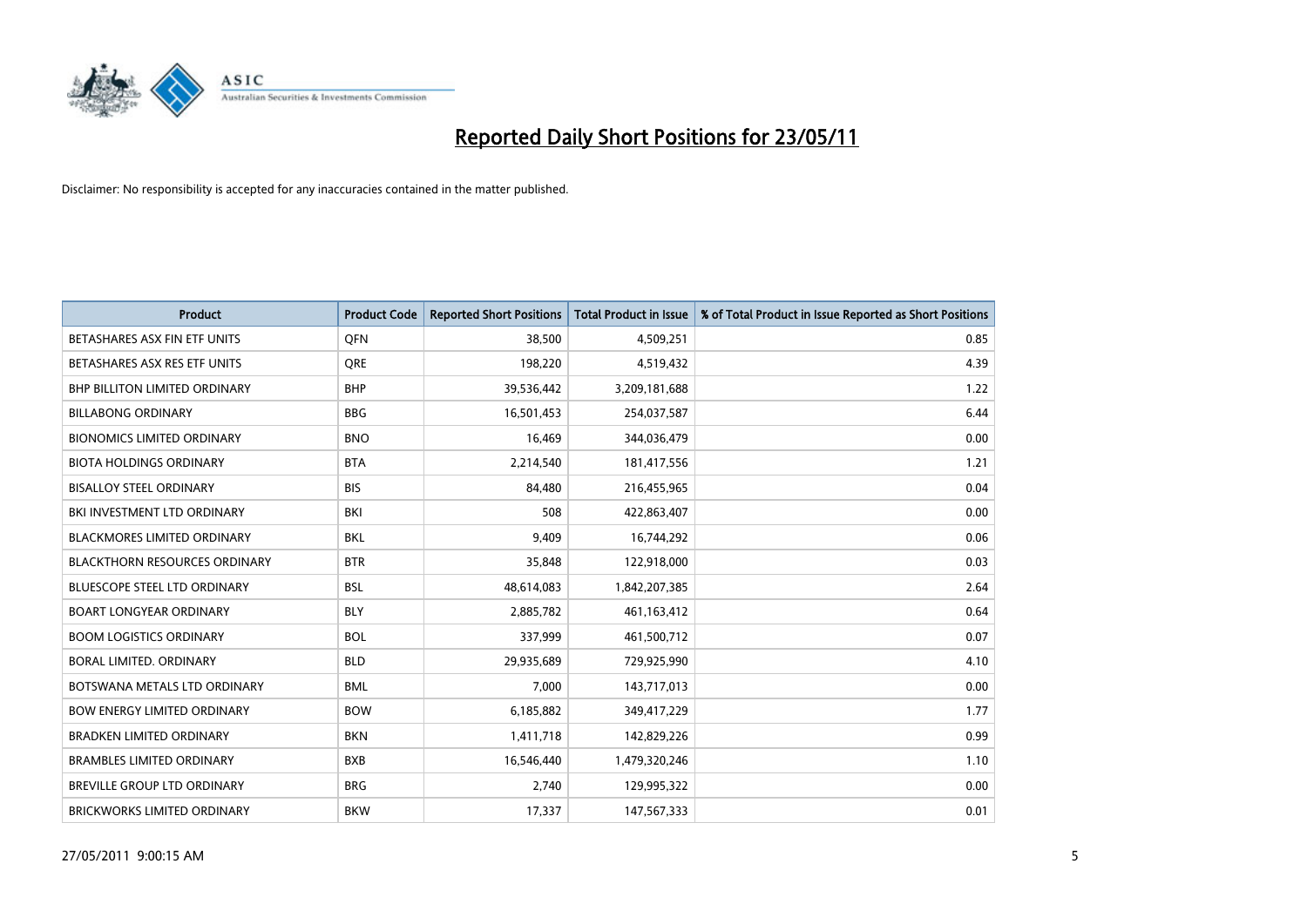

| <b>Product</b>                        | <b>Product Code</b> | <b>Reported Short Positions</b> | Total Product in Issue | % of Total Product in Issue Reported as Short Positions |
|---------------------------------------|---------------------|---------------------------------|------------------------|---------------------------------------------------------|
| <b>BROCKMAN RESOURCES ORDINARY</b>    | <b>BRM</b>          | 155,690                         | 144,803,151            | 0.11                                                    |
| BT INVESTMENT MNGMNT ORDINARY         | <b>BTT</b>          | 554,785                         | 160,000,000            | 0.35                                                    |
| <b>BURU ENERGY ORDINARY</b>           | <b>BRU</b>          | 7,044,685                       | 182,840,549            | 3.86                                                    |
| <b>BWP TRUST ORDINARY UNITS</b>       | <b>BWP</b>          | 1,129,127                       | 520,012,793            | 0.20                                                    |
| CABCHARGE AUSTRALIA ORDINARY          | CAB                 | 775,258                         | 120,437,014            | 0.65                                                    |
| CALTEX AUSTRALIA ORDINARY             | <b>CTX</b>          | 6,541,618                       | 270,000,000            | 2.42                                                    |
| <b>CAMPBELL BROTHERS ORDINARY</b>     | <b>CPB</b>          | 37,719                          | 67,503,411             | 0.05                                                    |
| CAPE LAMBERT RES LTD ORDINARY         | <b>CFE</b>          | 1,286,201                       | 571,849,603            | 0.22                                                    |
| CARABELLA RES LTD ORDINARY            | <b>CLR</b>          | 61,870                          | 54,711,817             | 0.11                                                    |
| <b>CARBON ENERGY ORDINARY</b>         | <b>CNX</b>          | 892,810                         | 698,517,858            | 0.11                                                    |
| CARDNO LIMITED ORDINARY               | CDD                 | 698                             | 106,840,756            | 0.00                                                    |
| CARNARVON PETROLEUM ORDINARY          | <b>CVN</b>          | 11,442,686                      | 687,820,634            | 1.65                                                    |
| CARNEGIE WAVE ENERGY ORDINARY         | <b>CWE</b>          | 83,000                          | 899,087,627            | 0.01                                                    |
| <b>CARPATHIAN RESOURCES ORDINARY</b>  | <b>CPN</b>          | 75,000                          | 265,533,501            | 0.03                                                    |
| CARPENTARIA EXP. LTD ORDINARY         | CAP                 | 9,777                           | 98,741,301             | 0.01                                                    |
| CARSALES.COM LTD ORDINARY             | <b>CRZ</b>          | 4,197,562                       | 234,348,300            | 1.78                                                    |
| CASH CONVERTERS ORD/DIV ACCESS        | CCV                 | 68,191                          | 379,761,025            | 0.01                                                    |
| <b>CASPIAN OIL &amp; GAS ORDINARY</b> | <b>CIG</b>          | 50,000                          | 1,331,500,513          | 0.00                                                    |
| CATALPA RESOURCES ORDINARY            | CAH                 | 167,383                         | 178,014,015            | 0.09                                                    |
| CEC GROUP LIMITED ORDINARY            | CEG                 | 1,750                           | 79,662,662             | 0.00                                                    |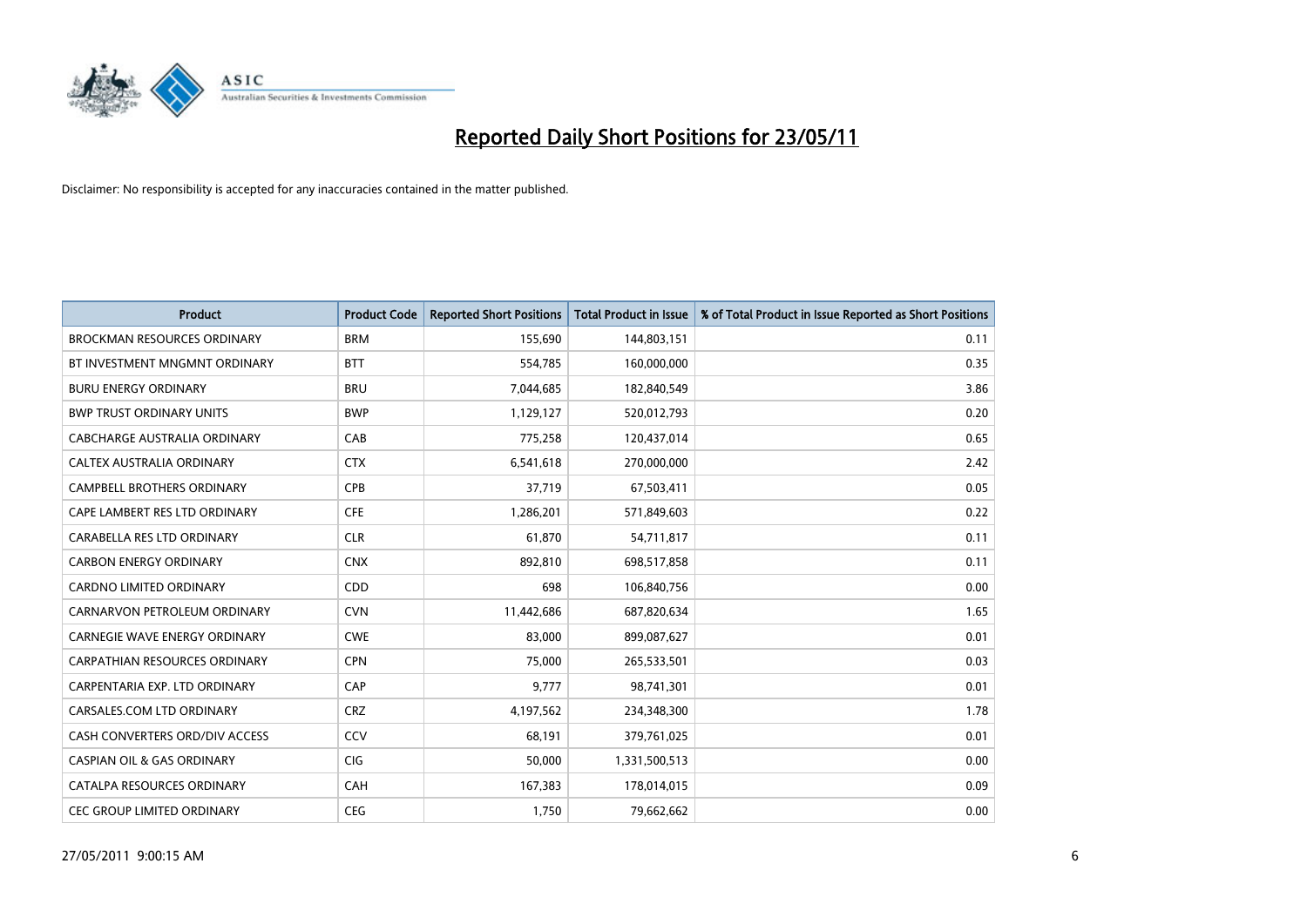

| <b>Product</b>                                | <b>Product Code</b> | <b>Reported Short Positions</b> | <b>Total Product in Issue</b> | % of Total Product in Issue Reported as Short Positions |
|-----------------------------------------------|---------------------|---------------------------------|-------------------------------|---------------------------------------------------------|
| <b>CELLNET GROUP ORDINARY</b>                 | <b>CLT</b>          | 1,342                           | 61,596,082                    | 0.00                                                    |
| CENTRAL PETROLEUM ORDINARY                    | <b>CTP</b>          | 192,772                         | 982,298,842                   | 0.02                                                    |
| <b>CENTRO PROPERTIES UNITS/ORD STAPLED</b>    | <b>CNP</b>          | 6,692                           | 972,414,514                   | 0.00                                                    |
| <b>CENTRO RETAIL GROUP STAPLED SECURITIES</b> | <b>CER</b>          | 746,079                         | 2,286,399,424                 | 0.03                                                    |
| <b>CERAMIC FUEL CELLS ORDINARY</b>            | <b>CFU</b>          | 1,167,073                       | 1,201,353,566                 | 0.09                                                    |
| <b>CFS RETAIL PROPERTY UNITS</b>              | <b>CFX</b>          | 44,176,814                      | 2,839,591,911                 | 1.53                                                    |
| CGA MINING LIMITED ORDINARY                   | CGX                 | 271,300                         | 333,265,726                   | 0.08                                                    |
| CHALLENGER DIV.PRO. STAPLED UNITS             | <b>CDI</b>          | 201,740                         | 913,426,007                   | 0.01                                                    |
| CHALLENGER INFRAST. STAPLED UNITS             | <b>CIF</b>          | 8,176                           | 316,223,785                   | 0.00                                                    |
| <b>CHALLENGER LIMITED ORDINARY</b>            | CGF                 | 3,603,880                       | 499,395,270                   | 0.72                                                    |
| CHANDLER MACLEOD LTD ORDINARY                 | <b>CMG</b>          | 11,970                          | 463,971,344                   | 0.00                                                    |
| CHARTER HALL GROUP STAPLED US PROHIBIT.       | <b>CHC</b>          | 1,249,524                       | 306,341,814                   | 0.41                                                    |
| <b>CHARTER HALL OFFICE UNIT</b>               | COO                 | 2,358,233                       | 493,319,730                   | 0.47                                                    |
| <b>CHARTER HALL RETAIL UNITS</b>              | <b>COR</b>          | 311,831                         | 305,200,723                   | 0.09                                                    |
| CHEMGENEX PHARMACEUT ORDINARY                 | <b>CXS</b>          | 5,140,376                       | 313,558,870                   | 1.64                                                    |
| CITIGOLD CORP LTD ORDINARY                    | <b>CTO</b>          | 2,059,217                       | 1,067,578,301                 | 0.20                                                    |
| <b>CLARIUS GRP LTD ORDINARY</b>               | <b>CND</b>          | 88,493                          | 88,128,815                    | 0.10                                                    |
| CLINUVEL PHARMACEUT. ORDINARY                 | <b>CUV</b>          | 4,127                           | 30,381,706                    | 0.01                                                    |
| <b>CLOUGH LIMITED ORDINARY</b>                | <b>CLO</b>          | 264,067                         | 769,801,269                   | 0.03                                                    |
| <b>COAL &amp; ALLIED ORDINARY</b>             | <b>CNA</b>          | 7,897                           | 86,584,735                    | 0.00                                                    |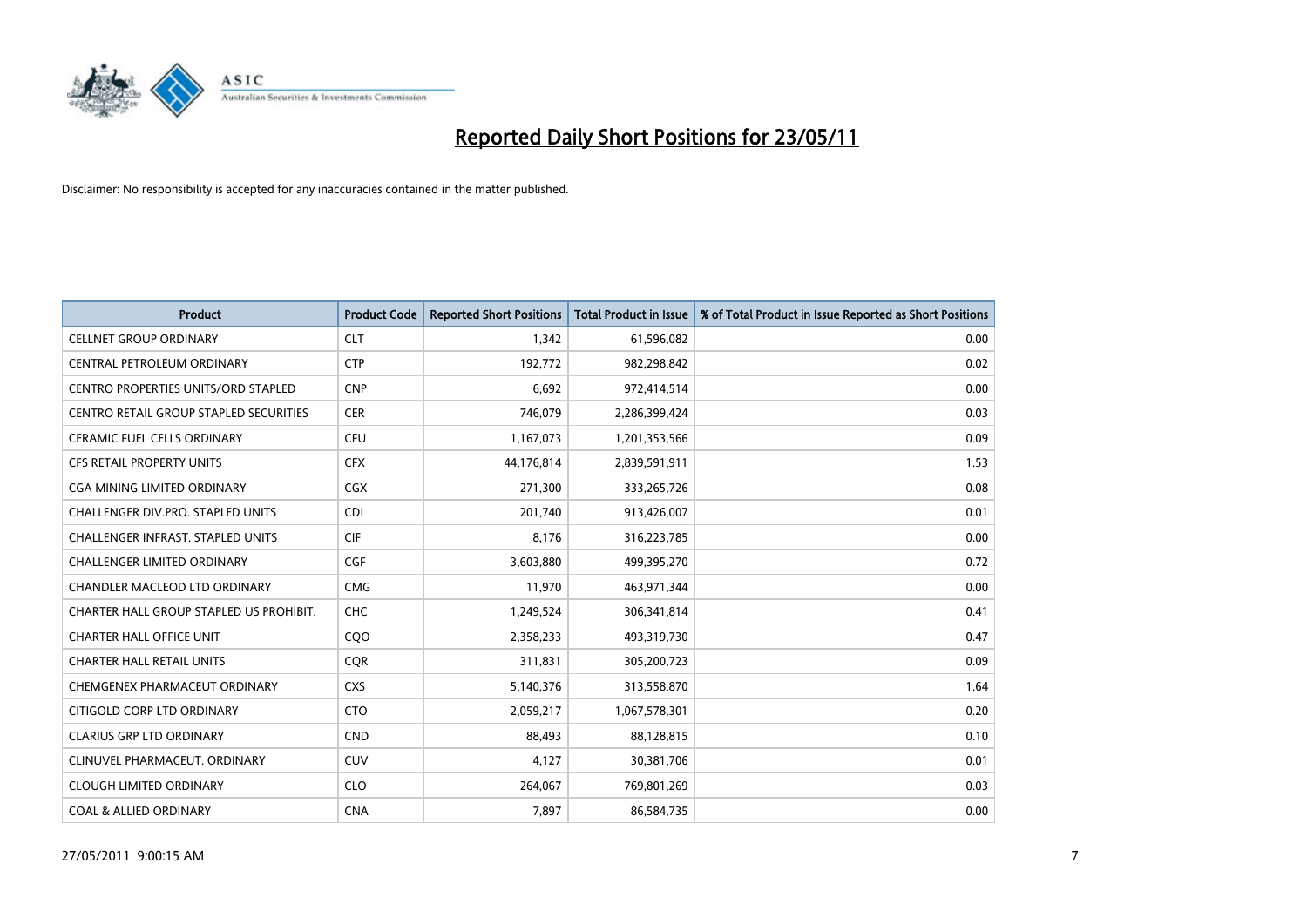

| <b>Product</b>                    | <b>Product Code</b> | <b>Reported Short Positions</b> | <b>Total Product in Issue</b> | % of Total Product in Issue Reported as Short Positions |
|-----------------------------------|---------------------|---------------------------------|-------------------------------|---------------------------------------------------------|
| COAL OF AFRICA LTD ORDINARY       | <b>CZA</b>          | 343,347                         | 531,139,661                   | 0.07                                                    |
| COALSPUR MINES LTD ORDINARY       | <b>CPL</b>          | 649,990                         | 528,358,828                   | 0.12                                                    |
| COCA-COLA AMATIL ORDINARY         | CCL                 | 9,006,222                       | 757,978,446                   | 1.17                                                    |
| COCHLEAR LIMITED ORDINARY         | <b>COH</b>          | 1,515,830                       | 56,745,023                    | 2.68                                                    |
| <b>COCKATOO COAL ORDINARY</b>     | <b>COK</b>          | 8,900,713                       | 1,016,096,908                 | 0.87                                                    |
| <b>COKAL LTD ORDINARY</b>         | <b>CKA</b>          | 392,815                         | 128,283,735                   | 0.31                                                    |
| COMMONWEALTH BANK, ORDINARY       | CBA                 | 13,930,833                      | 1,558,627,244                 | 0.86                                                    |
| COMMONWEALTH PROP ORDINARY UNITS  | <b>CPA</b>          | 32,960,610                      | 2,449,599,711                 | 1.36                                                    |
| <b>COMPASS RESOURCES ORDINARY</b> | <b>CMR</b>          | 160,952                         | 147,402,920                   | 0.11                                                    |
| <b>COMPUTERSHARE LTD ORDINARY</b> | <b>CPU</b>          | 3,973,540                       | 555,664,059                   | 0.68                                                    |
| CONNECTEAST GROUP STAPLED         | CEU                 | 15,154,905                      | 3,940,145,951                 | 0.39                                                    |
| CONQUEST MINING ORDINARY          | CQT                 | 412,273                         | 583,241,478                   | 0.06                                                    |
| CONSOLIDATED MEDIA. ORDINARY      | <b>CMI</b>          | 3,400,606                       | 561,834,996                   | 0.60                                                    |
| CONTANGO MICROCAP ORDINARY        | <b>CTN</b>          | 7,500                           | 146,423,793                   | 0.01                                                    |
| CONTINENTAL COAL LTD ORDINARY     | CCC                 | 732,593                         | 1,980,616,757                 | 0.04                                                    |
| <b>COOPER ENERGY LTD ORDINARY</b> | <b>COE</b>          | 96,657                          | 292,576,001                   | 0.03                                                    |
| COPPER STRIKE LTD ORDINARY        | <b>CSE</b>          | 714                             | 129,455,571                   | 0.00                                                    |
| <b>CORDLIFE LIMITED ORDINARY</b>  | CBB                 |                                 | 145,360,920                   | 0.00                                                    |
| <b>COUNT FINANCIAL ORDINARY</b>   | COU                 | 694,875                         | 262,212,976                   | 0.27                                                    |
| <b>CREDIT CORP GROUP ORDINARY</b> | <b>CCP</b>          | 5,799                           | 45,210,752                    | 0.01                                                    |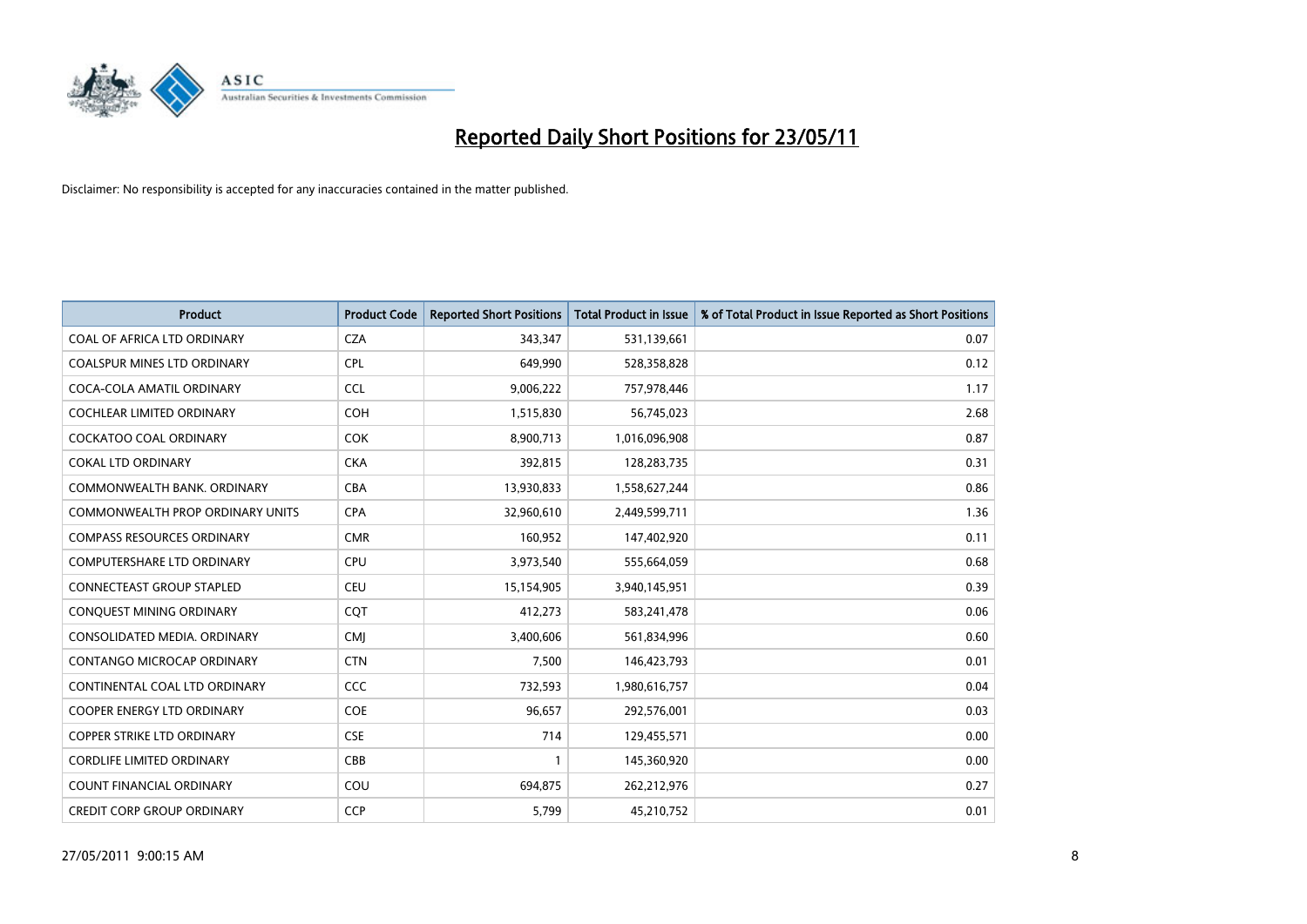

| <b>Product</b>                          | <b>Product Code</b> | <b>Reported Short Positions</b> | <b>Total Product in Issue</b> | % of Total Product in Issue Reported as Short Positions |
|-----------------------------------------|---------------------|---------------------------------|-------------------------------|---------------------------------------------------------|
| <b>CROMWELL PROP STAPLED SECURITIES</b> | <b>CMW</b>          | 87,775                          | 962,845,605                   | 0.01                                                    |
| <b>CROWN LIMITED ORDINARY</b>           | <b>CWN</b>          | 3,599,803                       | 754,131,800                   | 0.46                                                    |
| <b>CSG LIMITED ORDINARY</b>             | CSV                 | 753,357                         | 282,567,499                   | 0.27                                                    |
| <b>CSL LIMITED ORDINARY</b>             | <b>CSL</b>          | 7,995,531                       | 532,303,803                   | 1.48                                                    |
| <b>CSR LIMITED ORDINARY</b>             | <b>CSR</b>          | 17,654,561                      | 506,000,315                   | 3.48                                                    |
| <b>CUDECO LIMITED ORDINARY</b>          | CDU                 | 844.264                         | 145,512,643                   | 0.57                                                    |
| <b>CUE ENERGY RESOURCE ORDINARY</b>     | <b>CUE</b>          | 56,968                          | 694,819,718                   | 0.01                                                    |
| <b>CUSTOMERS LIMITED ORDINARY</b>       | CUS                 | 67,525                          | 134,869,357                   | 0.05                                                    |
| DART ENERGY LTD ORDINARY                | <b>DTE</b>          | 2,606,172                       | 659,706,374                   | 0.38                                                    |
| DAVID JONES LIMITED ORDINARY            | <b>DIS</b>          | 27,592,831                      | 520,751,395                   | 5.28                                                    |
| DECMIL GROUP LIMITED ORDINARY           | <b>DCG</b>          | 17,397                          | 124,204,568                   | 0.01                                                    |
| DEEP YELLOW LIMITED ORDINARY            | <b>DYL</b>          | 15,876                          | 1,127,534,458                 | 0.00                                                    |
| DEVINE LIMITED ORDINARY                 | <b>DVN</b>          | 1,000                           | 634,918,223                   | 0.00                                                    |
| DEXUS PROPERTY GROUP STAPLED UNITS      | <b>DXS</b>          | 20,274,018                      | 4,839,024,176                 | 0.42                                                    |
| DISCOVERY METALS LTD ORDINARY           | <b>DML</b>          | 2,760,504                       | 437,114,481                   | 0.63                                                    |
| DOMINO PIZZA ENTERPR ORDINARY           | <b>DMP</b>          | 245,154                         | 68,407,674                    | 0.36                                                    |
| DOWNER EDI LIMITED ORDINARY             | <b>DOW</b>          | 4,112,977                       | 429,100,296                   | 0.94                                                    |
| DRAGON MINING LTD ORDINARY              | <b>DRA</b>          | 4,253                           | 74,670,613                    | 0.01                                                    |
| DRILLSEARCH ENERGY ORDINARY             | <b>DLS</b>          | 678,513                         | 237,220,182                   | 0.29                                                    |
| DUET GROUP STAPLED US PROHIBIT.         | <b>DUE</b>          | 2,018,203                       | 909,692,991                   | 0.23                                                    |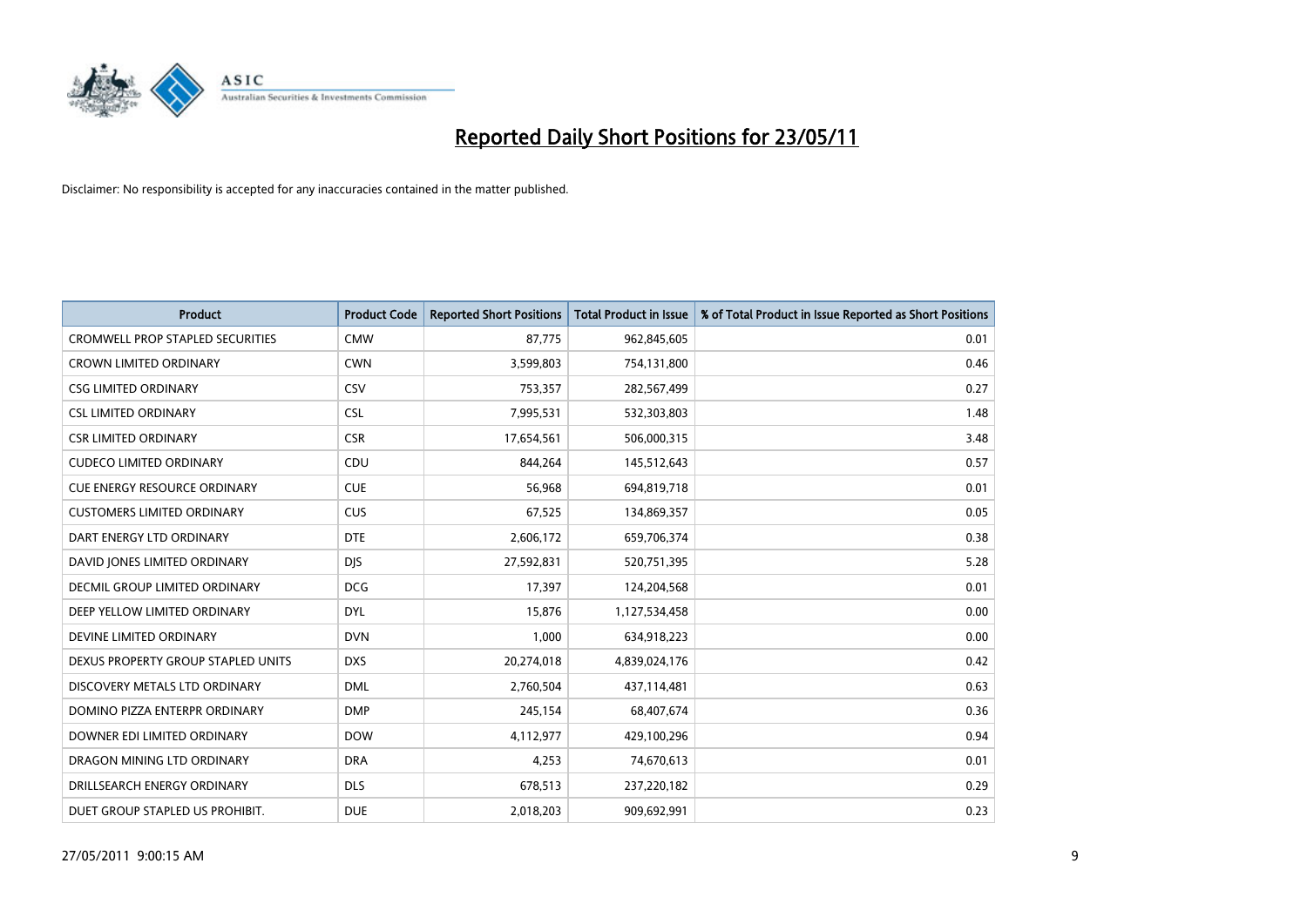

| <b>Product</b>                            | <b>Product Code</b> | <b>Reported Short Positions</b> | <b>Total Product in Issue</b> | % of Total Product in Issue Reported as Short Positions |
|-------------------------------------------|---------------------|---------------------------------|-------------------------------|---------------------------------------------------------|
| DULUXGROUP LIMITED ORDINARY               | <b>DLX</b>          | 5,902,640                       | 367,456,259                   | 1.60                                                    |
| DWS ADVANCED ORDINARY                     | <b>DWS</b>          | 57,822                          | 132,362,763                   | 0.04                                                    |
| EASTERN STAR GAS ORDINARY                 | ESG                 | 8,121,353                       | 991,567,041                   | 0.81                                                    |
| EDT RETAIL TRUST UNITS                    | <b>EDT</b>          | 907,729                         | 4,700,290,868                 | 0.02                                                    |
| <b>ELDERS LIMITED HYBRIDS</b>             | <b>ELDPA</b>        | 84,482                          | 1,500,000                     | 5.63                                                    |
| <b>ELDERS LIMITED ORDINARY</b>            | <b>ELD</b>          | 14,915,213                      | 448,598,480                   | 3.31                                                    |
| ELDORADO GOLD CORP CDI 1:1                | EAU                 | 106,489                         | 19,644,760                    | 0.52                                                    |
| ELEMENTAL MINERALS ORDINARY               | <b>ELM</b>          | 31,451                          | 165,031,943                   | 0.02                                                    |
| ELIXIR PETROLEUM LTD ORDINARY             | <b>EXR</b>          | 324,400                         | 188,988,472                   | 0.17                                                    |
| <b>EMECO HOLDINGS ORDINARY</b>            | <b>EHL</b>          | 289,054                         | 631,237,586                   | 0.04                                                    |
| ENERGY RESOURCES ORDINARY 'A'             | <b>ERA</b>          | 4,544,638                       | 190,737,934                   | 2.37                                                    |
| ENERGY WORLD CORPOR. ORDINARY             | <b>EWC</b>          | 20,718,047                      | 1,561,166,672                 | 1.31                                                    |
| <b>ENTEK ENERGY LTD ORDINARY</b>          | <b>ETE</b>          | 862,179                         | 408,525,909                   | 0.21                                                    |
| <b>ENTELLECT LIMITED ORDINARY</b>         | <b>ESN</b>          | 464,050                         | 87,239,240                    | 0.53                                                    |
| <b>ENVESTRA LIMITED ORDINARY</b>          | <b>ENV</b>          | 3,319,474                       | 1,468,560,201                 | 0.22                                                    |
| EQUINOX MINERALS LTD CHESS DEPOSITARY INT | <b>EON</b>          | 4,952,053                       | 879,495,876                   | 0.56                                                    |
| EVEREST FINANCIAL ORDINARY                | EFG                 | 4,300                           | 25,143,824                    | 0.02                                                    |
| EXTRACT RESOURCES ORDINARY                | <b>EXT</b>          | 628,790                         | 251,191,285                   | 0.24                                                    |
| FAIRFAX MEDIA LTD ORDINARY                | <b>FXI</b>          | 298,801,873                     | 2,351,955,725                 | 12.69                                                   |
| <b>FAR LTD ORDINARY</b>                   | <b>FAR</b>          | 21,000,000                      | 1,245,351,164                 | 1.69                                                    |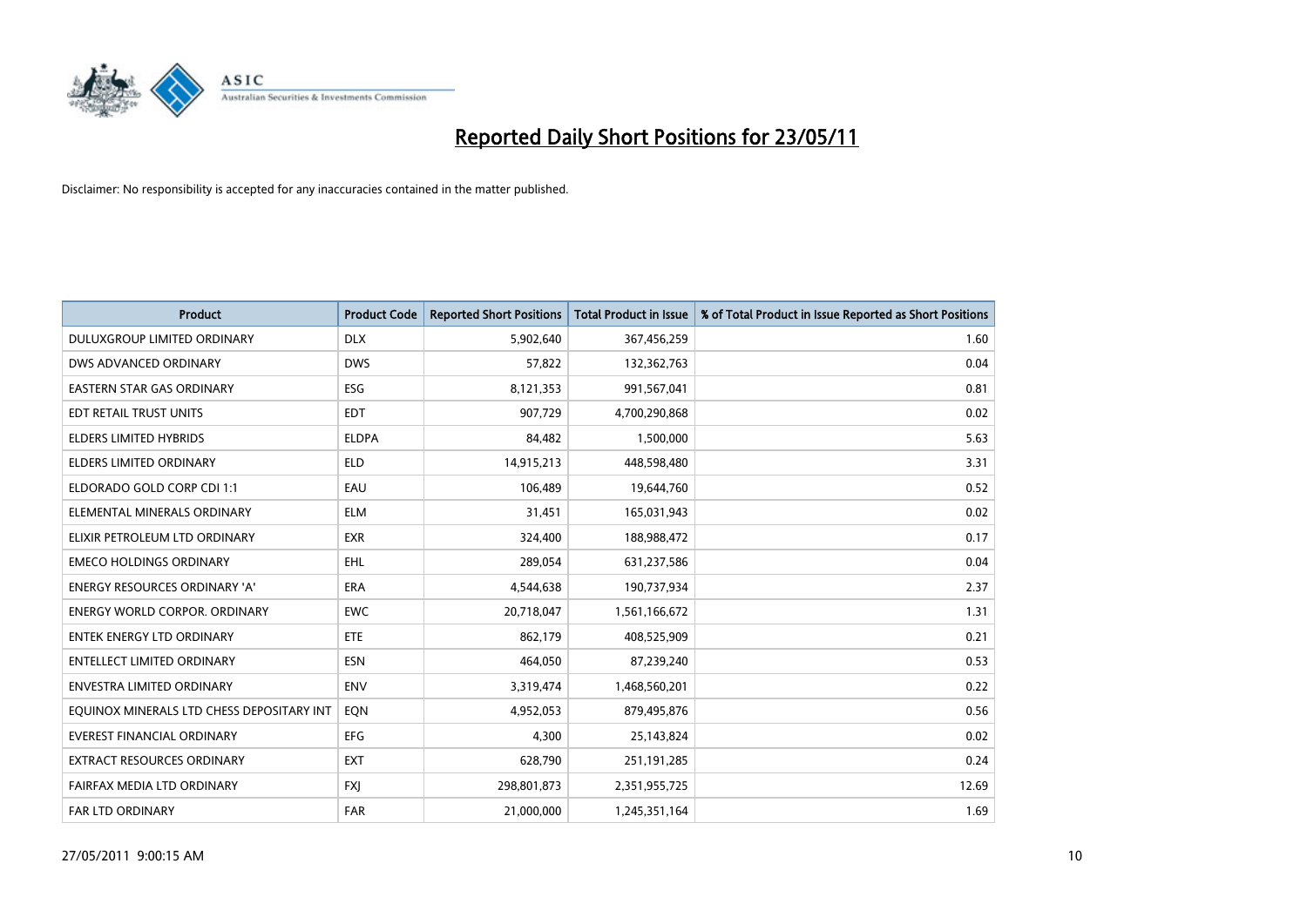

| <b>Product</b>                        | <b>Product Code</b> | <b>Reported Short Positions</b> | <b>Total Product in Issue</b> | % of Total Product in Issue Reported as Short Positions |
|---------------------------------------|---------------------|---------------------------------|-------------------------------|---------------------------------------------------------|
| <b>FERRAUS LIMITED ORDINARY</b>       | <b>FRS</b>          | 370                             | 249,398,565                   | 0.00                                                    |
| FISHER & PAYKEL APP. ORDINARY         | <b>FPA</b>          | 18,298                          | 724,235,162                   | 0.00                                                    |
| FISHER & PAYKEL H. ORDINARY           | <b>FPH</b>          | 2,385,266                       | 520,473,867                   | 0.46                                                    |
| FKP PROPERTY GROUP STAPLED SECURITIES | <b>FKP</b>          | 19,541,267                      | 1,184,196,147                 | 1.65                                                    |
| FLEETWOOD CORP ORDINARY               | <b>FWD</b>          | 295,451                         | 57,847,937                    | 0.51                                                    |
| FLETCHER BUILDING ORDINARY            | <b>FBU</b>          | 6,408,418                       | 678,573,570                   | 0.93                                                    |
| FLEXIGROUP LIMITED ORDINARY           | <b>FXL</b>          | 99,593                          | 275,472,492                   | 0.04                                                    |
| <b>FLIGHT CENTRE ORDINARY</b>         | <b>FLT</b>          | 3,557,940                       | 99,939,087                    | 3.53                                                    |
| FLINDERS MINES LTD ORDINARY           | <b>FMS</b>          | 21,466,491                      | 1,820,634,571                 | 1.16                                                    |
| <b>FOCUS MINERALS LTD ORDINARY</b>    | <b>FML</b>          | 564,883                         | 3,440,515,431                 | 0.02                                                    |
| FORGE GROUP LIMITED ORDINARY          | <b>FGE</b>          | 33,972                          | 82,924,014                    | 0.04                                                    |
| FORTE ENERGY NL ORDINARY              | <b>FTE</b>          | 2,658,986                       | 695,589,311                   | 0.38                                                    |
| FORTESCUE METALS GRP ORDINARY         | <b>FMG</b>          | 30,542,456                      | 3,113,348,659                 | 0.93                                                    |
| <b>FOSTER'S GROUP ORDINARY</b>        | FGL                 | 3,793,999                       | 1,940,894,542                 | 0.19                                                    |
| FTD CORPORATION ORDINARY              | <b>FTD</b>          | 8,088                           | 36,474,593                    | 0.02                                                    |
| <b>FUNTASTIC LIMITED ORDINARY</b>     | <b>FUN</b>          | 322,528                         | 340,997,682                   | 0.09                                                    |
| <b>G.U.D. HOLDINGS ORDINARY</b>       | <b>GUD</b>          | 363,609                         | 69,089,611                    | 0.52                                                    |
| <b>GALAXY RESOURCES ORDINARY</b>      | <b>GXY</b>          | 720,918                         | 245,236,053                   | 0.29                                                    |
| <b>GEODYNAMICS LIMITED ORDINARY</b>   | GDY                 | 768,421                         | 336,892,832                   | 0.24                                                    |
| <b>GINDALBIE METALS LTD ORDINARY</b>  | <b>GBG</b>          | 47,327,260                      | 935,615,590                   | 5.06                                                    |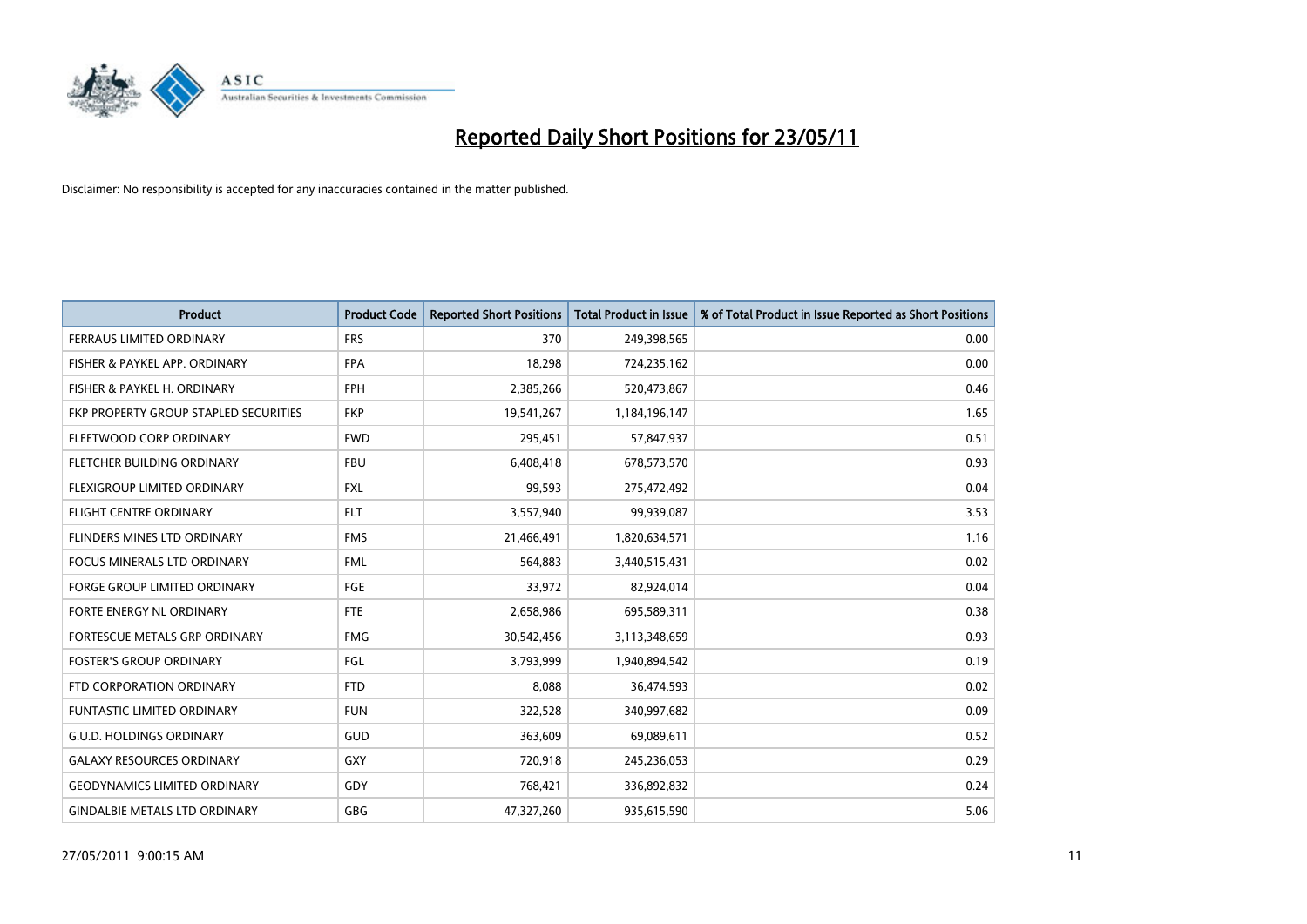

| <b>Product</b>                                   | <b>Product Code</b> | <b>Reported Short Positions</b> | <b>Total Product in Issue</b> | % of Total Product in Issue Reported as Short Positions |
|--------------------------------------------------|---------------------|---------------------------------|-------------------------------|---------------------------------------------------------|
| <b>GLOBAL MINING ORDINARY</b>                    | <b>GMI</b>          | 8.951                           | 191,820,968                   | 0.00                                                    |
| <b>GLOUCESTER COAL ORDINARY</b>                  | GCL                 | 131,283                         | 140,447,062                   | 0.08                                                    |
| <b>GME RESOURCES LTD ORDINARY</b>                | <b>GME</b>          | 800                             | 302,352,750                   | 0.00                                                    |
| <b>GOLD ANOMALY LIMITED ORDINARY</b>             | GOA                 | 10,000,000                      | 1,216,804,836                 | 0.83                                                    |
| <b>GOLD ONE INT LTD ORDINARY</b>                 | GDO                 | 284,115                         | 807,664,732                   | 0.04                                                    |
| <b>GOLD ROAD RES LTD ORDINARY</b>                | <b>GOR</b>          | 184,042                         | 288,890,842                   | 0.06                                                    |
| <b>GOLDEN WEST RESOURCE ORDINARY</b>             | GWR                 | 1,651                           | 192,082,567                   | 0.00                                                    |
| <b>GOODMAN FIELDER, ORDINARY</b>                 | <b>GFF</b>          | 55,291,521                      | 1,380,386,438                 | 4.01                                                    |
| <b>GOODMAN GROUP STAPLED US PROHIBIT.</b>        | <b>GMG</b>          | 12,099,503                      | 6,893,222,796                 | 0.18                                                    |
| <b>GPT GROUP STAPLED SEC.</b>                    | <b>GPT</b>          | 12,286,644                      | 1,855,529,431                 | 0.64                                                    |
| <b>GRAINCORP LIMITED A CLASS ORDINARY</b>        | <b>GNC</b>          | 719,292                         | 198,318,900                   | 0.34                                                    |
| <b>GRANGE RESOURCES. ORDINARY</b>                | <b>GRR</b>          | 185,614                         | 1,153,181,487                 | 0.01                                                    |
| <b>GREENCAP LIMITED ORDINARY</b>                 | GCG                 |                                 | 262,515,385                   | 0.00                                                    |
| <b>GREENLAND MIN EN LTD ORDINARY</b>             | GGG                 | 1,628,267                       | 336,866,759                   | 0.49                                                    |
| <b>GRYPHON MINERALS LTD ORDINARY</b>             | GRY                 | 342.091                         | 299,822,058                   | 0.11                                                    |
| <b>GUINNESS PEAT GROUP. CHESS DEPOSITARY INT</b> | GPG                 | 583,781                         | 300,865,269                   | 0.19                                                    |
| <b>GUNNS LIMITED ORDINARY</b>                    | <b>GNS</b>          | 42,187,237                      | 848,401,559                   | 4.97                                                    |
| <b>GWA GROUP LTD ORDINARY</b>                    | <b>GWA</b>          | 6,225,976                       | 301,525,014                   | 2.05                                                    |
| HARVEY NORMAN ORDINARY                           | <b>HVN</b>          | 35,023,584                      | 1,062,316,784                 | 3.28                                                    |
| HASTIE GROUP LIMITED ORDINARY                    | <b>HST</b>          | 1,526,627                       | 239,781,419                   | 0.62                                                    |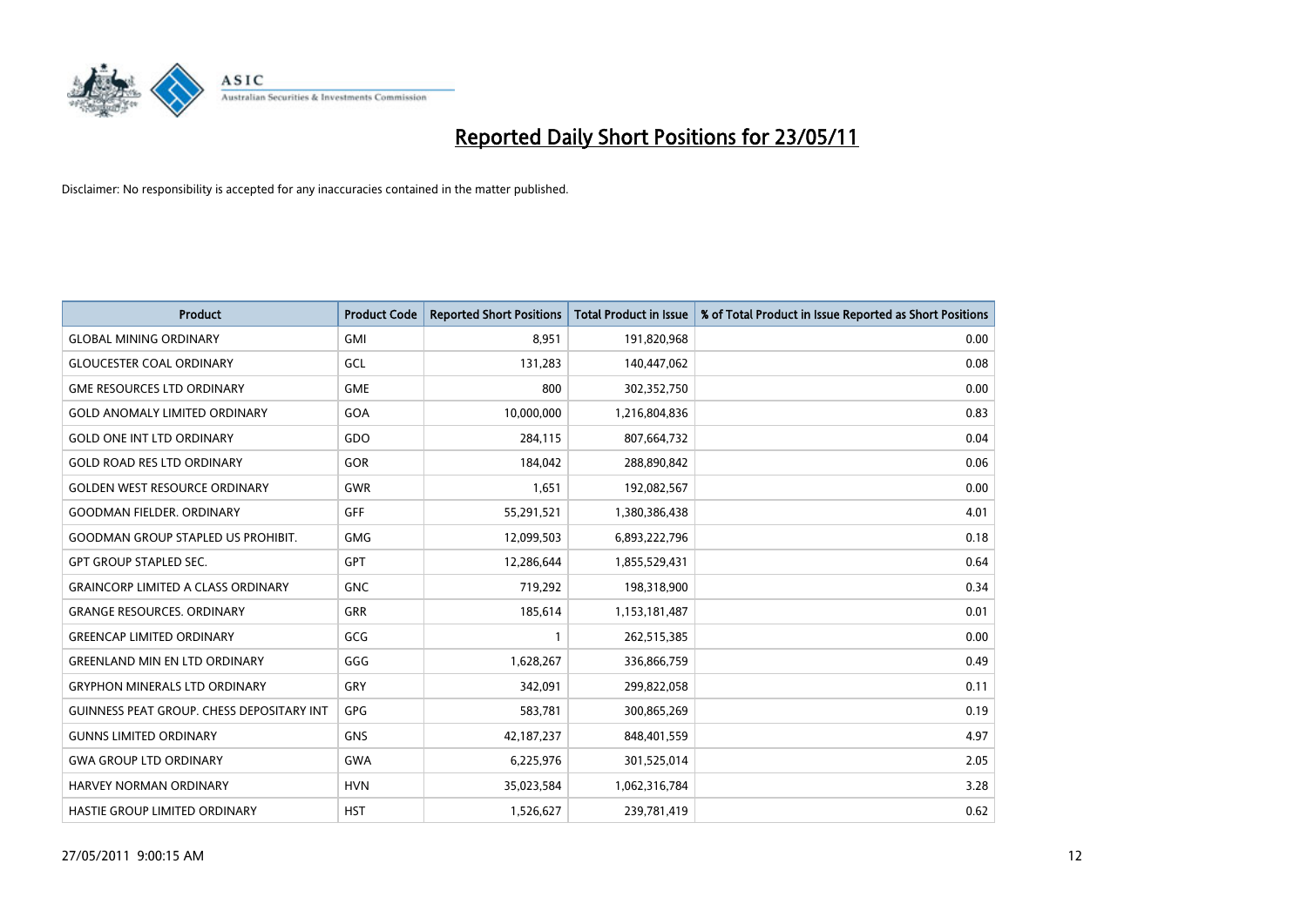

| <b>Product</b>                           | <b>Product Code</b> | <b>Reported Short Positions</b> | <b>Total Product in Issue</b> | % of Total Product in Issue Reported as Short Positions |
|------------------------------------------|---------------------|---------------------------------|-------------------------------|---------------------------------------------------------|
| HASTINGS DIVERSIFIED STAPLED SECURITY    | <b>HDF</b>          | 785,539                         | 529,187,294                   | 0.13                                                    |
| <b>HEARTWARE INT INC CDI 35:1</b>        | <b>HIN</b>          | 272,008                         | 48,598,550                    | 0.56                                                    |
| <b>HENDERSON GROUP CDI 1:1</b>           | <b>HGG</b>          | 4,285,331                       | 584,919,716                   | 0.72                                                    |
| HFA HOLDINGS LIMITED ORDINARY            | <b>HFA</b>          | 447,023                         | 117,332,831                   | 0.37                                                    |
| <b>HIGHLANDS PACIFIC ORDINARY</b>        | <b>HIG</b>          | 2,590,421                       | 686,082,148                   | 0.38                                                    |
| HILLS HOLDINGS LTD ORDINARY              | <b>HIL</b>          | 2,863,647                       | 249,139,016                   | 1.15                                                    |
| HORIZON OIL LIMITED ORDINARY             | <b>HZN</b>          | 174,138                         | 1,130,811,515                 | 0.01                                                    |
| HUNNU COAL LIMITED ORDINARY              | <b>HUN</b>          | 23,159                          | 212,565,002                   | 0.01                                                    |
| ICON ENERGY LIMITED ORDINARY             | <b>ICN</b>          | 67,000                          | 469,301,394                   | 0.01                                                    |
| <b>IINET LIMITED ORDINARY</b>            | <b>IIN</b>          | 1,294,281                       | 152,160,119                   | 0.84                                                    |
| <b>ILUKA RESOURCES ORDINARY</b>          | <b>ILU</b>          | 1,275,669                       | 418,700,517                   | 0.30                                                    |
| <b>IMDEX LIMITED ORDINARY</b>            | <b>IMD</b>          | 18,903                          | 199,414,165                   | 0.00                                                    |
| IMF (AUSTRALIA) LTD ORDINARY             | <b>IMF</b>          | 329.821                         | 123,828,193                   | 0.26                                                    |
| <b>IMX RESOURCES LTD ORDINARY</b>        | <b>IXR</b>          | 28,202                          | 262,612,803                   | 0.01                                                    |
| <b>INCITEC PIVOT ORDINARY</b>            | <b>IPL</b>          | 3,865,087                       | 1,628,730,107                 | 0.22                                                    |
| <b>INDAGO RESOURCES LTD ORDINARY</b>     | <b>IDG</b>          | 8,179                           | 6,209,865                     | 0.13                                                    |
| <b>INDEPENDENCE GROUP ORDINARY</b>       | <b>IGO</b>          | 406,694                         | 199,497,042                   | 0.20                                                    |
| INDOPHIL RESOURCES ORDINARY              | <b>IRN</b>          | 215,527                         | 471,445,763                   | 0.05                                                    |
| <b>INDUSTREA LIMITED ORDINARY</b>        | IDL                 | 1,441,238                       | 364,524,797                   | 0.39                                                    |
| <b>INFIGEN ENERGY STAPLED SECURITIES</b> | <b>IFN</b>          | 6,658,453                       | 762,265,972                   | 0.87                                                    |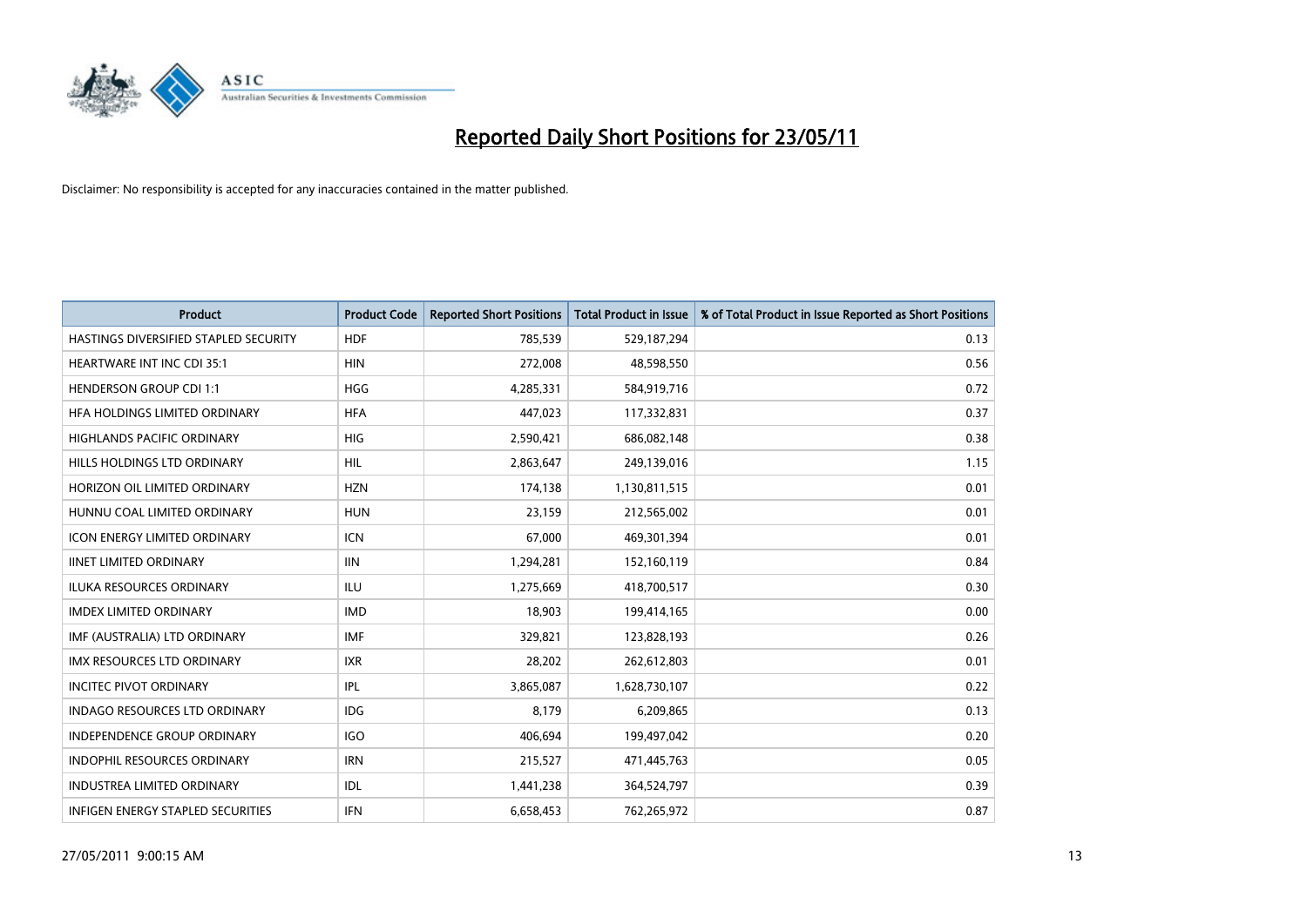

| <b>Product</b>                                  | <b>Product Code</b> | <b>Reported Short Positions</b> | <b>Total Product in Issue</b> | % of Total Product in Issue Reported as Short Positions |
|-------------------------------------------------|---------------------|---------------------------------|-------------------------------|---------------------------------------------------------|
| ING RE COM GROUP STAPLED SECURITIES             | <b>ILF</b>          | 9,075                           | 441,029,194                   | 0.00                                                    |
| <b>INSURANCE AUSTRALIA ORDINARY</b>             | IAG                 | 7,058,961                       | 2,079,034,021                 | 0.33                                                    |
| INT GOLDFIELDS LTD ORDINARY                     | IGS                 | 12,197,682                      | 500,440,386                   | 2.44                                                    |
| INTEGRA MINING LTD. ORDINARY                    | <b>IGR</b>          | 5,285,052                       | 841,525,727                   | 0.62                                                    |
| <b>INTREPID MINES ORDINARY</b>                  | <b>IAU</b>          | 2,159,221                       | 520,626,235                   | 0.41                                                    |
| INVESTA OFFICE FUND STAPLED SECURITIES          | <b>IOF</b>          | 6,154,090                       | 2,729,071,212                 | 0.22                                                    |
| <b>INVOCARE LIMITED ORDINARY</b>                | <b>IVC</b>          | 938.859                         | 102,421,288                   | 0.90                                                    |
| <b>ION LIMITED ORDINARY</b>                     | <b>ION</b>          | 164,453                         | 256,365,105                   | 0.06                                                    |
| <b>IOOF HOLDINGS LTD ORDINARY</b>               | <b>IFL</b>          | 1,002,605                       | 229,794,395                   | 0.42                                                    |
| <b>IRESS MARKET TECH. ORDINARY</b>              | <b>IRE</b>          | 2,388,281                       | 126,018,142                   | 1.89                                                    |
| <b>IRON ORE HOLDINGS ORDINARY</b>               | <b>IOH</b>          | 24,806                          | 155,918,906                   | 0.02                                                    |
| ISHARES MSCI AUS 200 ISHARES MSCI AUS 200       | <b>IOZ</b>          | 1,780                           | 1,950,015                     | 0.09                                                    |
| ISHARES S&P 500 CDI 1:1                         | <b>IVV</b>          | 10,067                          | 116,350,000                   | 0.01                                                    |
| ISHARES S&P HIGH DIV ISHARES S&P HIGH DIV       | <b>IHD</b>          | 5,208                           | 1,900,055                     | 0.27                                                    |
| ISHARES SMALL ORDS ISHARES SMALL ORDS           | <b>ISO</b>          | 151,036                         | 5,700,000                     | 2.65                                                    |
| <b>ISOFT GROUP LIMITED ORDINARY</b>             | <b>ISF</b>          | 3,966,977                       | 1,070,595,874                 | 0.37                                                    |
| <b>IVANHOE AUSTRALIA ORDINARY</b>               | <b>IVA</b>          | 428,729                         | 418,709,553                   | 0.10                                                    |
| <b>JABIRU METALS LTD ORDINARY</b>               | IML                 | 20,477                          | 558,654,366                   | 0.00                                                    |
| <b>IAMES HARDIE INDUST CHESS DEPOSITARY INT</b> | <b>IHX</b>          | 19,356,819                      | 436,386,587                   | 4.41                                                    |
| <b>JAMESON RESOURCES ORDINARY</b>               | <b>JAL</b>          | 1,600,000                       | 95,828,865                    | 1.67                                                    |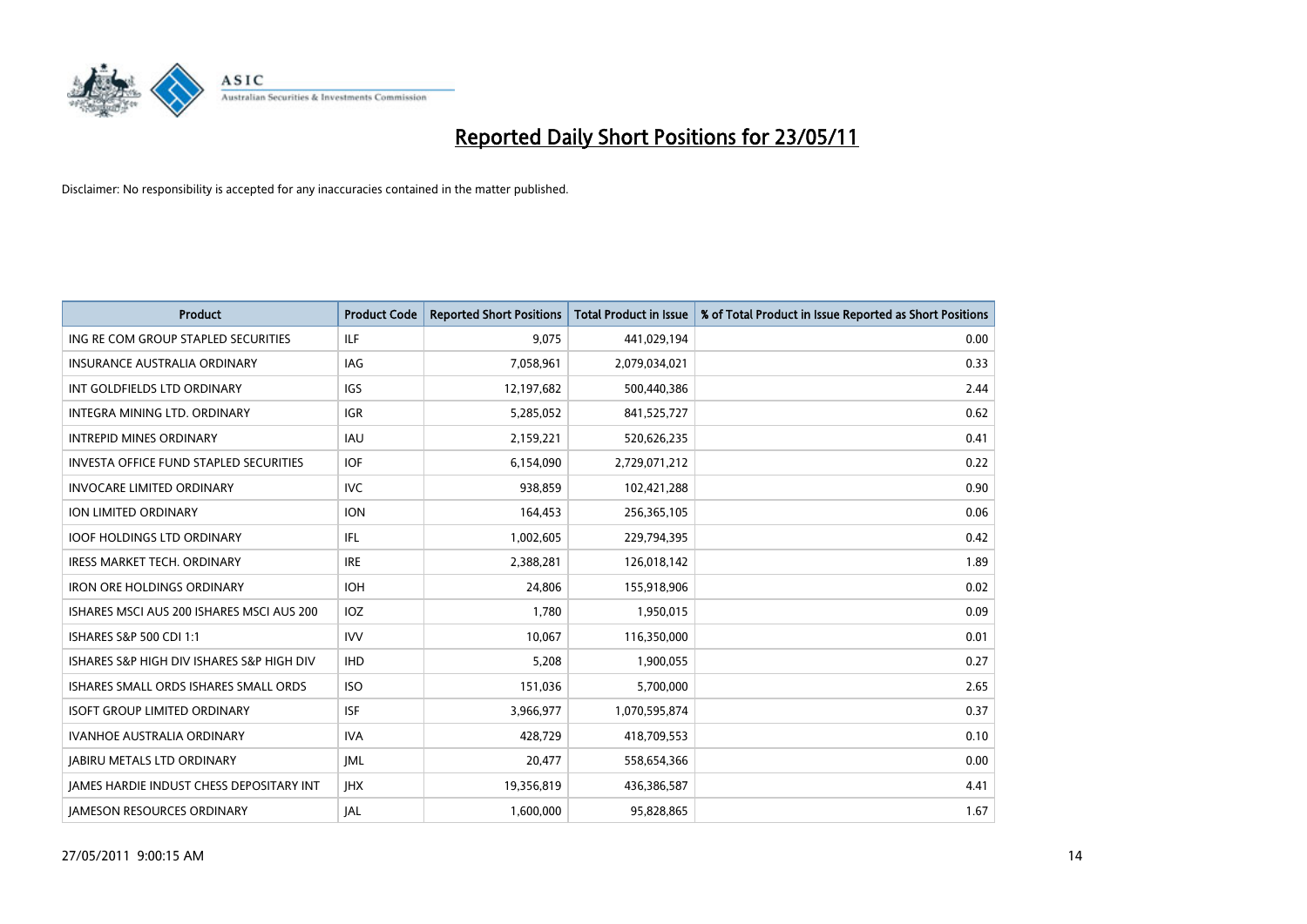

| <b>Product</b>                        | <b>Product Code</b> | <b>Reported Short Positions</b> | <b>Total Product in Issue</b> | % of Total Product in Issue Reported as Short Positions |
|---------------------------------------|---------------------|---------------------------------|-------------------------------|---------------------------------------------------------|
| <b>JB HI-FI LIMITED ORDINARY</b>      | <b>JBH</b>          | 11,130,466                      | 98,530,763                    | 11.29                                                   |
| <b>JUPITER MINES ORDINARY</b>         | <b>IMS</b>          | 25,379                          | 1,560,335,037                 | 0.00                                                    |
| KAGARA LTD ORDINARY                   | KZL                 | 9,645,282                       | 708,583,836                   | 1.35                                                    |
| KANGAROO RES LTD ORDINARY             | <b>KRL</b>          | 600,000                         | 1,129,430,012                 | 0.05                                                    |
| KAROON GAS AUSTRALIA ORDINARY         | <b>KAR</b>          | 1,043,838                       | 221,420,769                   | 0.47                                                    |
| KASBAH RESOURCES ORDINARY             | <b>KAS</b>          | 108,602                         | 364,262,596                   | 0.03                                                    |
| KATHMANDU HOLD LTD ORDINARY           | <b>KMD</b>          | 944.564                         | 200,000,000                   | 0.46                                                    |
| <b>KENTOR GOLD LIMITED ORDINARY</b>   | KGL                 | 2,000                           | 1,062,092,950                 | 0.00                                                    |
| <b>KEYBRIDGE CAPITAL ORDINARY</b>     | <b>KBC</b>          | 5,999                           | 172,070,564                   | 0.00                                                    |
| KIMBERLEY METALS LTD ORDINARY         | <b>KBL</b>          | 1,820                           | 161,976,319                   | 0.00                                                    |
| KINGSGATE CONSOLID, ORDINARY          | <b>KCN</b>          | 2,350,801                       | 135,221,250                   | 1.73                                                    |
| KINGSROSE MINING LTD ORDINARY         | <b>KRM</b>          | 845,838                         | 263,132,792                   | 0.31                                                    |
| LEIGHTON HOLDINGS ORDINARY            | LEI                 | 7,090,894                       | 336,515,596                   | 2.08                                                    |
| LEND LEASE GROUP UNIT/ORD STAPLED     | LLC                 | 3,703,731                       | 570,915,669                   | 0.60                                                    |
| LINC ENERGY LTD ORDINARY              | <b>LNC</b>          | 5,849,533                       | 503,418,900                   | 1.16                                                    |
| LIQUEFIED NATURAL ORDINARY            | LNG                 | 267,190                         | 214,249,015                   | 0.12                                                    |
| LYNAS CORPORATION ORDINARY            | <b>LYC</b>          | 21,765,578                      | 1,700,574,638                 | 1.31                                                    |
| MACARTHUR COAL ORDINARY               | <b>MCC</b>          | 4,019,881                       | 302,092,343                   | 1.35                                                    |
| <b>MACMAHON HOLDINGS ORDINARY</b>     | <b>MAH</b>          | 11,636,540                      | 733,711,705                   | 1.59                                                    |
| MACO ATLAS ROADS GRP ORDINARY STAPLED | <b>MOA</b>          | 5,414,701                       | 452,345,907                   | 1.18                                                    |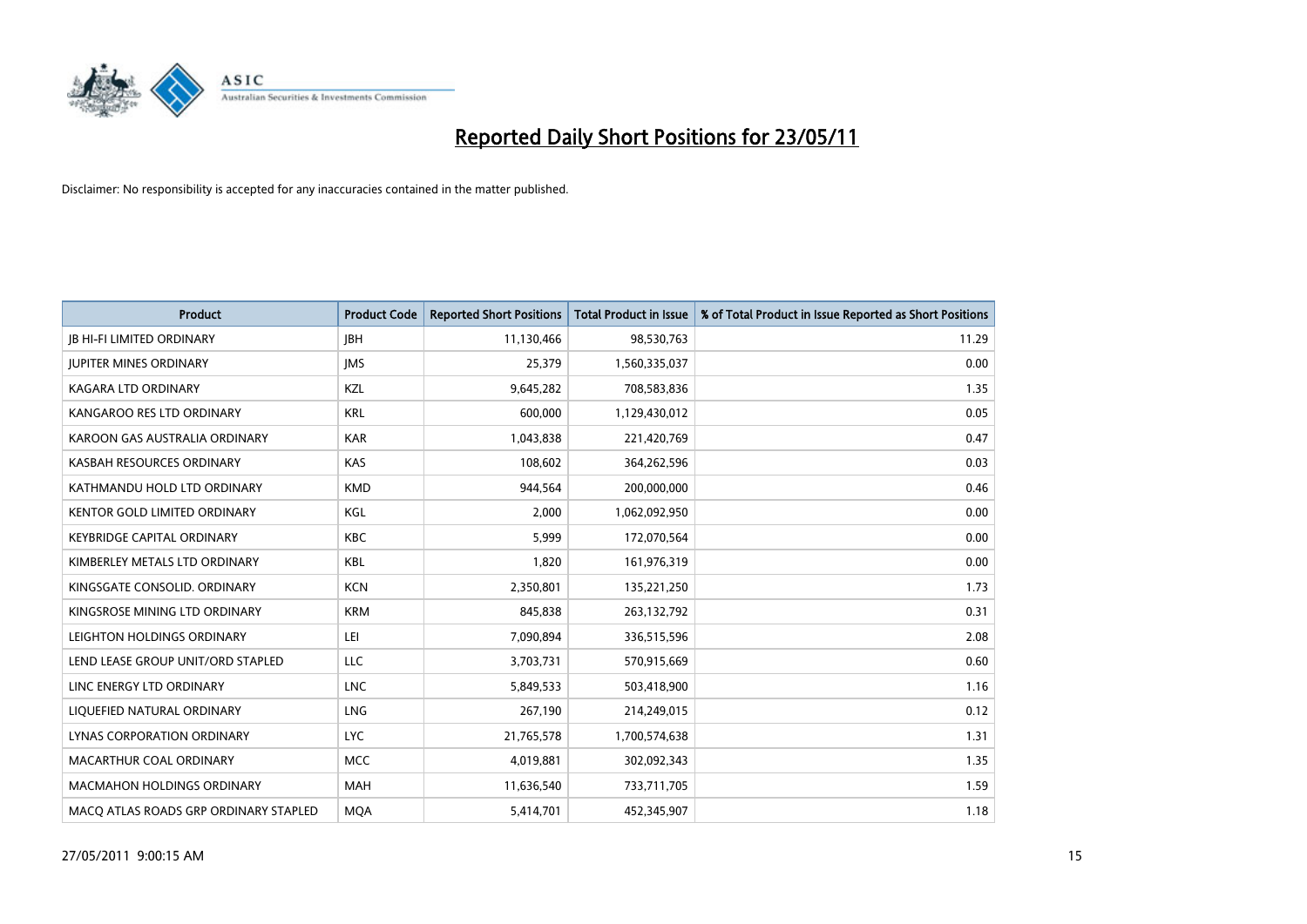

| <b>Product</b>                       | <b>Product Code</b> | <b>Reported Short Positions</b> | <b>Total Product in Issue</b> | % of Total Product in Issue Reported as Short Positions |
|--------------------------------------|---------------------|---------------------------------|-------------------------------|---------------------------------------------------------|
| MACQUARIE GROUP LTD ORDINARY         | <b>MQG</b>          | 3,876,661                       | 346,832,785                   | 1.11                                                    |
| MAGMA METALS LTD. ORDINARY           | <b>MMW</b>          | 2,500                           | 223,351,923                   | 0.00                                                    |
| <b>MANTRA RESOURCES ORDINARY</b>     | <b>MRU</b>          | 57.069                          | 135,326,194                   | 0.04                                                    |
| MAP GROUP STAPLED US PROHIBIT.       | <b>MAP</b>          | 2,933,100                       | 1,861,210,782                 | 0.14                                                    |
| <b>MARENGO MINING ORDINARY</b>       | <b>MGO</b>          | 123,504                         | 995,068,613                   | 0.01                                                    |
| <b>MATRIX C &amp; E LTD ORDINARY</b> | <b>MCE</b>          | 93,372                          | 77,081,507                    | 0.11                                                    |
| MCMILLAN SHAKESPEARE ORDINARY        | <b>MMS</b>          | 59,681                          | 68,067,560                    | 0.08                                                    |
| MCPHERSON'S LTD ORDINARY             | <b>MCP</b>          | 216,965                         | 72,401,758                    | 0.30                                                    |
| MEDUSA MINING LTD ORDINARY           | <b>MML</b>          | 2,486,160                       | 188,233,911                   | 1.31                                                    |
| MELBOURNE IT LIMITED ORDINARY        | MLB                 | 180,616                         | 80,662,621                    | 0.23                                                    |
| MEO AUSTRALIA LTD ORDINARY           | <b>MEO</b>          | 5,806,084                       | 539,913,260                   | 1.06                                                    |
| <b>MERMAID MARINE ORDINARY</b>       | <b>MRM</b>          | 1,053,803                       | 215,166,086                   | 0.48                                                    |
| MESOBLAST LIMITED ORDINARY           | <b>MSB</b>          | 1,872,093                       | 279,733,562                   | 0.67                                                    |
| METALS X LIMITED ORDINARY            | <b>MLX</b>          | 326,940                         | 1,365,661,782                 | 0.03                                                    |
| METCASH LIMITED ORDINARY             | <b>MTS</b>          | 15,998,640                      | 768,853,644                   | 2.07                                                    |
| METGASCO LIMITED ORDINARY            | <b>MEL</b>          | 235,435                         | 252,710,972                   | 0.09                                                    |
| METMINCO LIMITED ORDINARY            | <b>MNC</b>          | 4,741,861                       | 1,397,720,365                 | 0.33                                                    |
| MHM METALS LIMITED ORDINARY          | <b>MHM</b>          | 29,544                          | 101,455,410                   | 0.03                                                    |
| MICLYN EXP OFFSHR ORDINARY           | <b>MIO</b>          | 448,852                         | 274,618,684                   | 0.16                                                    |
| MINARA RESOURCES ORDINARY            | <b>MRE</b>          | 9,179,624                       | 1,169,424,487                 | 0.77                                                    |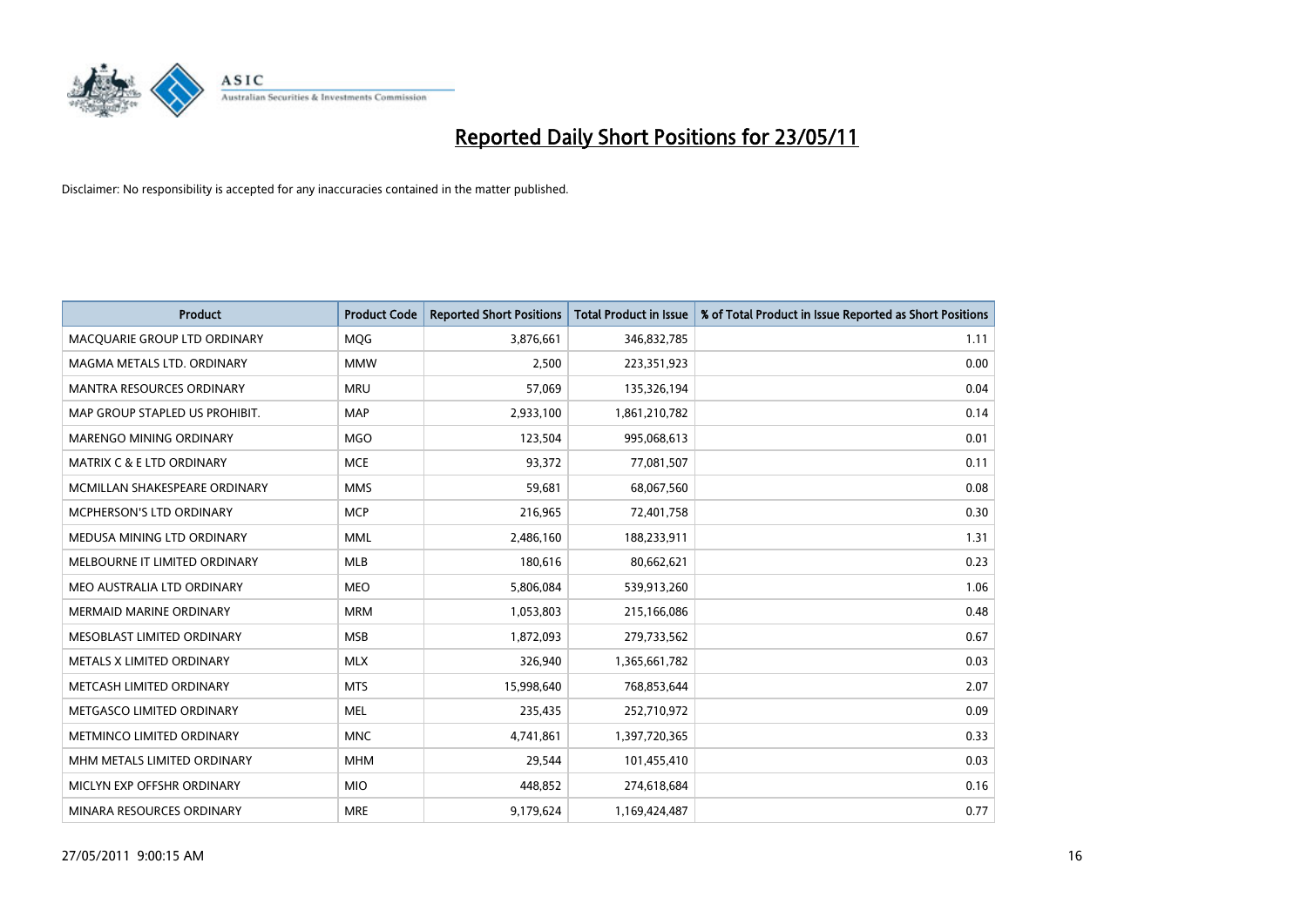

| <b>Product</b>                    | <b>Product Code</b> | <b>Reported Short Positions</b> | <b>Total Product in Issue</b> | % of Total Product in Issue Reported as Short Positions |
|-----------------------------------|---------------------|---------------------------------|-------------------------------|---------------------------------------------------------|
| MINCOR RESOURCES NL ORDINARY      | <b>MCR</b>          | 1,646,691                       | 200,608,804                   | 0.81                                                    |
| MINEMAKERS LIMITED ORDINARY       | <b>MAK</b>          | 71,627                          | 227,003,950                   | 0.03                                                    |
| MINERAL DEPOSITS ORDINARY         | <b>MDL</b>          | 337,296                         | 60,768,582                    | 0.53                                                    |
| MINERAL RESOURCES. ORDINARY       | <b>MIN</b>          | 730,192                         | 169,143,017                   | 0.42                                                    |
| MIRABELA NICKEL LTD ORDINARY      | <b>MBN</b>          | 11,894,946                      | 491,561,237                   | 2.42                                                    |
| MIRVAC GROUP STAPLED SECURITIES   | <b>MGR</b>          | 24,749,403                      | 3,416,924,188                 | 0.71                                                    |
| <b>MOLOPO ENERGY LTD ORDINARY</b> | <b>MPO</b>          | 2,007,986                       | 250,972,584                   | 0.79                                                    |
| MOLY MINES LIMITED ORDINARY       | <b>MOL</b>          | 583                             | 365,893,989                   | 0.00                                                    |
| MONADELPHOUS GROUP ORDINARY       | <b>MND</b>          | 614,077                         | 87,576,827                    | 0.71                                                    |
| <b>MOUNT GIBSON IRON ORDINARY</b> | <b>MGX</b>          | 6,241,105                       | 1,082,570,693                 | 0.53                                                    |
| MSF SUGAR LIMITED ORDINARY        | <b>MSF</b>          | 21,424                          | 69,165,378                    | 0.03                                                    |
| MULTIPLEX SITES SITES             | <b>MXUPA</b>        | 36                              | 4,500,000                     | 0.00                                                    |
| MURCHISON METALS LTD ORDINARY     | <b>MMX</b>          | 14,001,569                      | 435,884,268                   | 3.20                                                    |
| MYER HOLDINGS LTD ORDINARY        | <b>MYR</b>          | 9,482,987                       | 582,947,884                   | 1.62                                                    |
| <b>MYSTATE LIMITED ORDINARY</b>   | <b>MYS</b>          | 1,400                           | 67,439,158                    | 0.00                                                    |
| NATIONAL AUST. BANK ORDINARY      | <b>NAB</b>          | 15,105,199                      | 2,169,658,383                 | 0.67                                                    |
| NATURAL FUEL LIMITED ORDINARY     | <b>NFL</b>          |                                 | 721,912                       | 0.00                                                    |
| NAVITAS LIMITED ORDINARY          | <b>NVT</b>          | 2,539,968                       | 369,358,564                   | 0.68                                                    |
| NEPTUNE MARINE ORDINARY           | <b>NMS</b>          | 709,520                         | 1,747,612,299                 | 0.04                                                    |
| NEW HOPE CORPORATION ORDINARY     | <b>NHC</b>          | 665,256                         | 830,230,549                   | 0.08                                                    |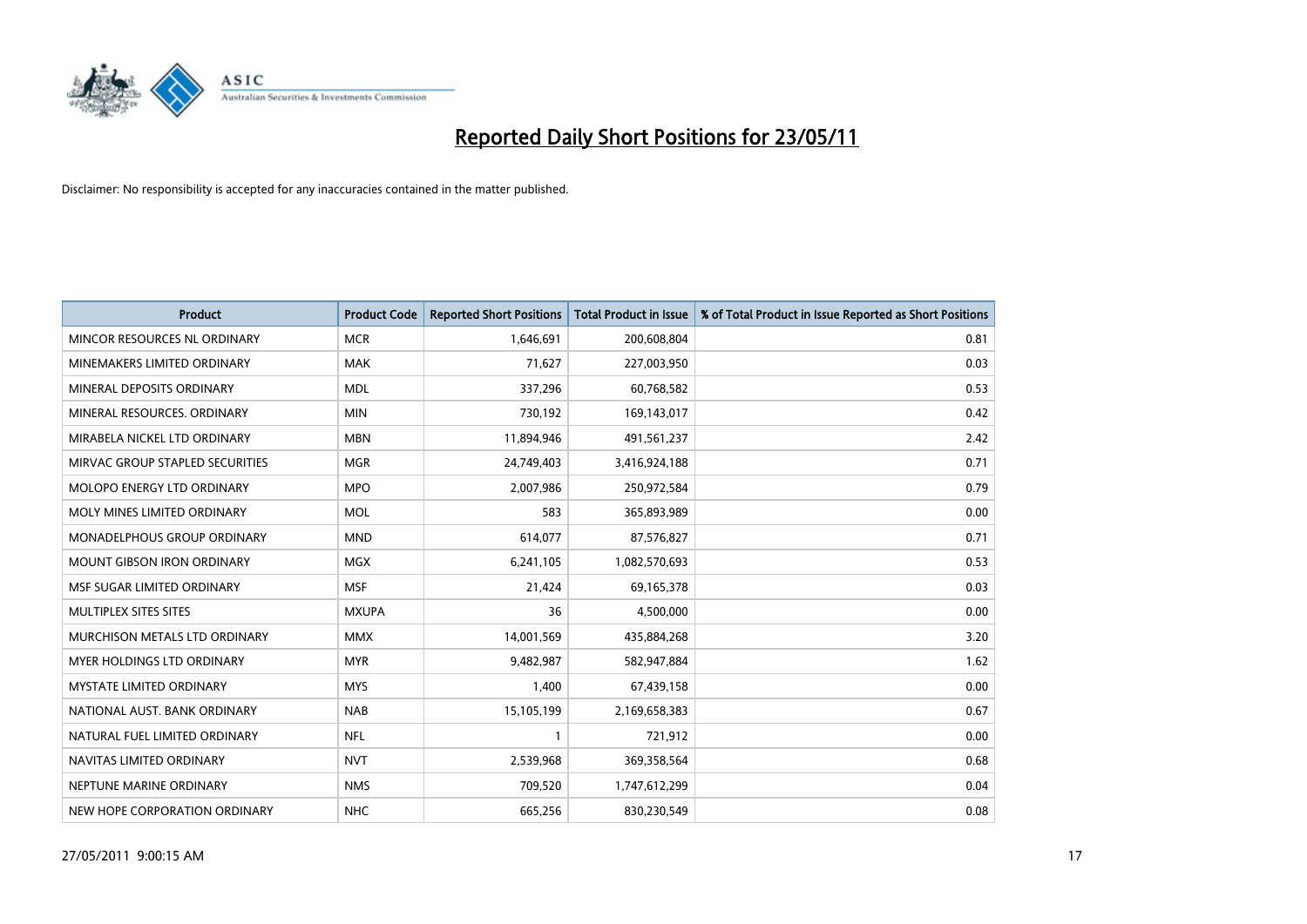

| <b>Product</b>                        | <b>Product Code</b> | <b>Reported Short Positions</b> | <b>Total Product in Issue</b> | % of Total Product in Issue Reported as Short Positions |
|---------------------------------------|---------------------|---------------------------------|-------------------------------|---------------------------------------------------------|
| NEWCREST MINING ORDINARY              | <b>NCM</b>          | 2,864,457                       | 765,407,334                   | 0.36                                                    |
| NEWS CORP A NON-VOTING CDI            | <b>NWSLV</b>        | 900,673                         | 1,829,772,574                 | 0.05                                                    |
| NEWS CORP B VOTING CDI                | <b>NWS</b>          | 2,424,684                       | 798,520,953                   | 0.29                                                    |
| NEXBIS LIMITED ORDINARY               | <b>NBS</b>          | 63,733                          | 798,356,704                   | 0.01                                                    |
| NEXUS ENERGY LIMITED ORDINARY         | <b>NXS</b>          | 29,232,691                      | 1,326,337,066                 | 2.19                                                    |
| NIB HOLDINGS LIMITED ORDINARY         | <b>NHF</b>          | 194,588                         | 466,765,752                   | 0.04                                                    |
| NICK SCALI LIMITED ORDINARY           | <b>NCK</b>          | 35,846                          | 81,000,000                    | 0.04                                                    |
| NIDO PETROLEUM ORDINARY               | <b>NDO</b>          | 664,062                         | 1,373,822,119                 | 0.04                                                    |
| NKWE PLATINUM 10C US COMMON           | <b>NKP</b>          | 201,266                         | 559,651,184                   | 0.04                                                    |
| NOBLE MINERAL RES ORDINARY            | <b>NMG</b>          | 1,979,558                       | 384,039,256                   | 0.51                                                    |
| NORTHERN CREST ORDINARY               | <b>NOC</b>          | 24,345                          | 133,484,723                   | 0.02                                                    |
| NORTHERN IRON LTD ORDINARY            | <b>NFE</b>          | 1,129,294                       | 336,084,863                   | 0.33                                                    |
| NRW HOLDINGS LIMITED ORDINARY         | <b>NWH</b>          | 568,268                         | 276,770,445                   | 0.21                                                    |
| NUFARM LIMITED ORDINARY               | <b>NUF</b>          | 5,729,207                       | 261,833,005                   | 2.17                                                    |
| <b>OAKTON LIMITED ORDINARY</b>        | <b>OKN</b>          | 718,480                         | 93,800,235                    | 0.77                                                    |
| OCEANAGOLD CORP. CHESS DEPOSITARY INT | <b>OGC</b>          | 1,370,276                       | 262,550,386                   | 0.51                                                    |
| OCEANIA CAPITAL LTD ORDINARY          | <b>OCP</b>          | 2,500                           | 91,921,295                    | 0.00                                                    |
| OIL SEARCH LTD ORDINARY               | <b>OSH</b>          | 11,758,557                      | 1,320,648,378                 | 0.89                                                    |
| OILEX LTD ORDINARY                    | OEX                 | 63,746                          | 253,274,885                   | 0.03                                                    |
| OM HOLDINGS LIMITED ORDINARY          | OMH                 | 7,723,579                       | 504,105,150                   | 1.53                                                    |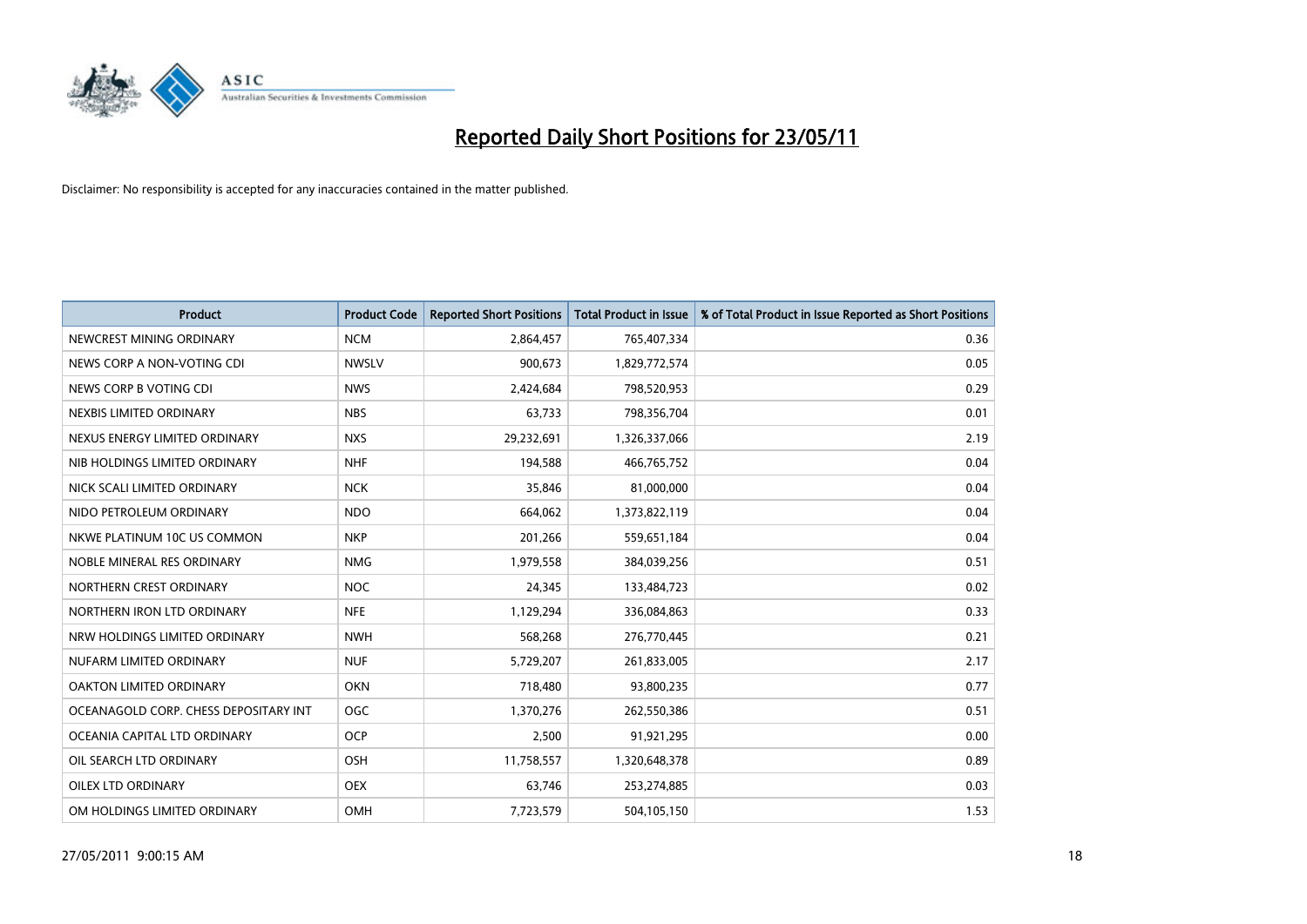

| <b>Product</b>                   | <b>Product Code</b> | <b>Reported Short Positions</b> | <b>Total Product in Issue</b> | % of Total Product in Issue Reported as Short Positions |
|----------------------------------|---------------------|---------------------------------|-------------------------------|---------------------------------------------------------|
| <b>ONESTEEL LIMITED ORDINARY</b> | OST                 | 17,353,532                      | 1,338,106,652                 | 1.29                                                    |
| ORICA LIMITED ORDINARY           | ORI                 | 2,689,785                       | 363,223,767                   | 0.72                                                    |
| ORIGIN ENERGY ORDINARY           | <b>ORG</b>          | 1,667,874                       | 1,064,379,759                 | 0.14                                                    |
| OROCOBRE LIMITED ORDINARY        | <b>ORE</b>          | 66,922                          | 102,813,894                   | 0.06                                                    |
| OROTONGROUP LIMITED ORDINARY     | <b>ORL</b>          | 17,975                          | 40,880,902                    | 0.04                                                    |
| OTTO ENERGY LIMITED ORDINARY     | OEL                 | 109,204                         | 1,134,540,071                 | 0.01                                                    |
| OZ MINERALS ORDINARY             | OZL                 | 24,464,097                      | 3,238,546,504                 | 0.75                                                    |
| PACIFIC BRANDS ORDINARY          | <b>PBG</b>          | 7,480,873                       | 931,386,248                   | 0.81                                                    |
| PALADIN ENERGY LTD ORDINARY      | <b>PDN</b>          | 18,432,432                      | 777,698,217                   | 2.36                                                    |
| PANAUST LIMITED ORDINARY         | <b>PNA</b>          | 17,295,457                      | 2,965,008,426                 | 0.59                                                    |
| PANORAMIC RESOURCES ORDINARY     | PAN                 | 1,238,995                       | 207,050,710                   | 0.60                                                    |
| PAPERLINX LIMITED ORDINARY       | <b>PPX</b>          | 17,715,796                      | 603,580,761                   | 2.95                                                    |
| PAPILLON RES LTD ORDINARY        | PIR                 | 342,330                         | 190,812,855                   | 0.18                                                    |
| PATTIES FOODS LTD ORDINARY       | PFL                 |                                 | 138,989,223                   | 0.00                                                    |
| PEET LIMITED ORDINARY            | <b>PPC</b>          | 95,146                          | 303,854,244                   | 0.03                                                    |
| PENINSULA ENERGY LTD ORDINARY    | <b>PEN</b>          | 285,000                         | 2,089,215,700                 | 0.01                                                    |
| PERILYA LIMITED ORDINARY         | PEM                 | 586,578                         | 526,075,563                   | 0.12                                                    |
| PERPETUAL LIMITED ORDINARY       | PPT                 | 2,472,769                       | 44,669,352                    | 5.54                                                    |
| PERSEUS MINING LTD ORDINARY      | PRU                 | 5,889,685                       | 425,017,088                   | 1.37                                                    |
| PETSEC ENERGY ORDINARY           | <b>PSA</b>          | 223,332                         | 231,283,622                   | 0.10                                                    |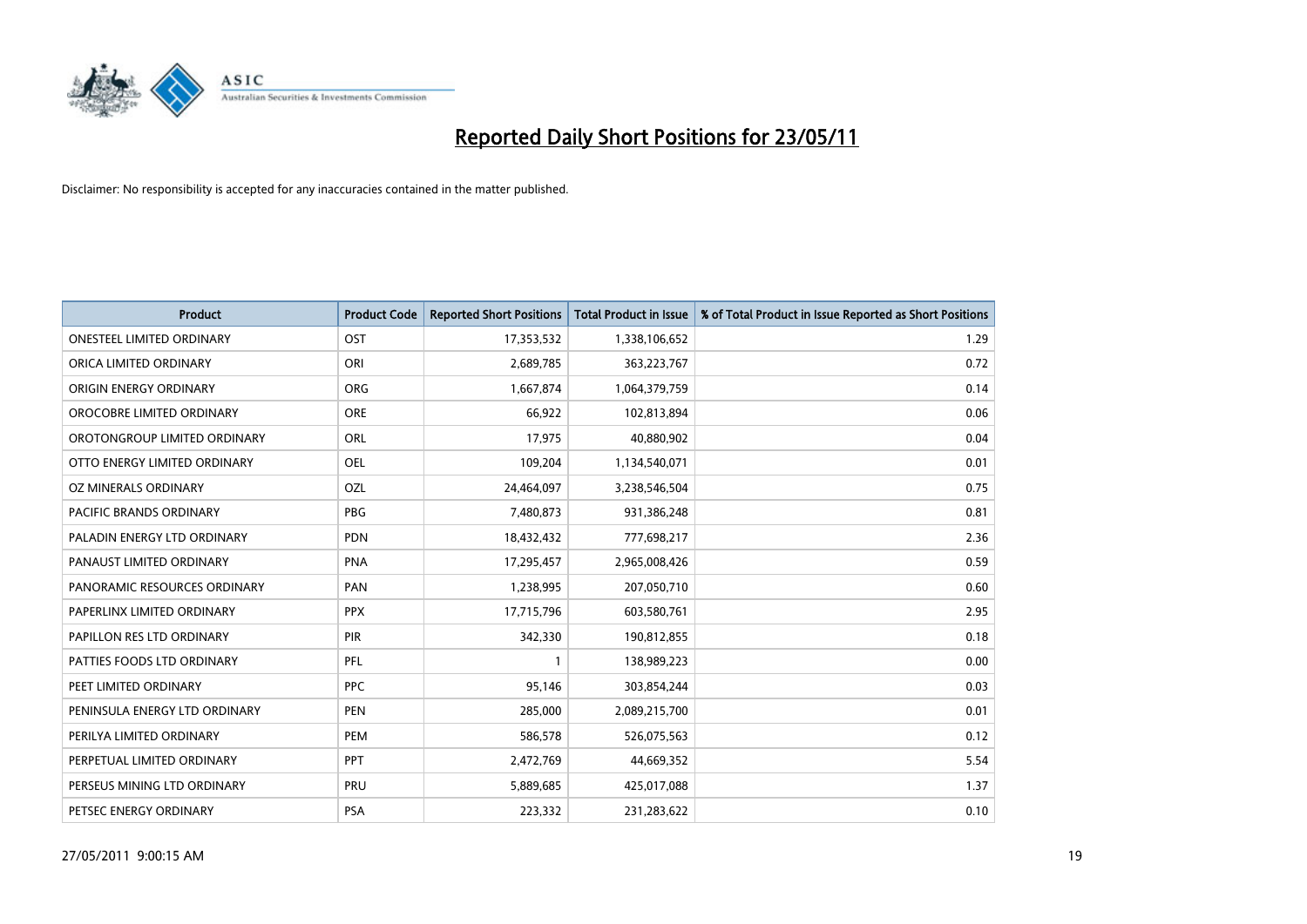

| <b>Product</b>                       | <b>Product Code</b> | <b>Reported Short Positions</b> | <b>Total Product in Issue</b> | % of Total Product in Issue Reported as Short Positions |
|--------------------------------------|---------------------|---------------------------------|-------------------------------|---------------------------------------------------------|
| PHARMAXIS LTD ORDINARY               | <b>PXS</b>          | 977,489                         | 228,290,309                   | 0.42                                                    |
| PHOTON GROUP LTD ORDINARY            | PGA                 | 250,510                         | 1,540,886,866                 | 0.02                                                    |
| PLATINUM ASSET ORDINARY              | <b>PTM</b>          | 7,071,119                       | 561,347,878                   | 1.25                                                    |
| PLATINUM AUSTRALIA ORDINARY          | <b>PLA</b>          | 5,430,842                       | 392,430,039                   | 1.39                                                    |
| PLATINUM CAPITAL LTD ORDINARY        | <b>PMC</b>          |                                 | 164,959,410                   | 0.00                                                    |
| PLUTON RESOURCES ORDINARY            | PLV                 | 25,200                          | 187,026,448                   | 0.01                                                    |
| PMP LIMITED ORDINARY                 | <b>PMP</b>          | 48,366                          | 332,676,960                   | 0.01                                                    |
| PORT BOUVARD LIMITED ORDINARY        | PBD                 | 6,754                           | 593,868,295                   | 0.00                                                    |
| PRANA BIOTECHNOLOGY ORDINARY         | PBT                 | 744,040                         | 269,292,203                   | 0.28                                                    |
| PREMIER INVESTMENTS ORDINARY         | <b>PMV</b>          | 650,099                         | 155,062,831                   | 0.41                                                    |
| PRIMA BIOMED LTD ORDINARY            | <b>PRR</b>          | 58,032                          | 813,747,746                   | 0.01                                                    |
| PRIMARY HEALTH CARE ORDINARY         | PRY                 | 9,593,156                       | 497,349,803                   | 1.92                                                    |
| PRIME INFR GROUP. STAPLED SECURITIES | PIH                 | 308,735                         | 351,776,795                   | 0.09                                                    |
| PRIME MEDIA GRP LTD ORDINARY         | PRT                 | 17,125                          | 366,330,303                   | 0.00                                                    |
| PROGEN PHARMACEUTIC ORDINARY         | PGL                 | 151,596                         | 24,709,097                    | 0.61                                                    |
| PROGRAMMED ORDINARY                  | <b>PRG</b>          | 402,703                         | 118,169,908                   | 0.33                                                    |
| PSIVIDA CORP CDI 1:1                 | <b>PVA</b>          | 6,878                           | 8,891,730                     | 0.08                                                    |
| <b>QANTAS AIRWAYS ORDINARY</b>       | QAN                 | 35,789,358                      | 2,265,123,620                 | 1.56                                                    |
| <b>OBE INSURANCE GROUP ORDINARY</b>  | OBE                 | 17,313,061                      | 1,092,653,182                 | 1.55                                                    |
| OR NATIONAL LIMITED ORDINARY         | <b>ORN</b>          | 17,264,064                      | 2,440,000,000                 | 0.72                                                    |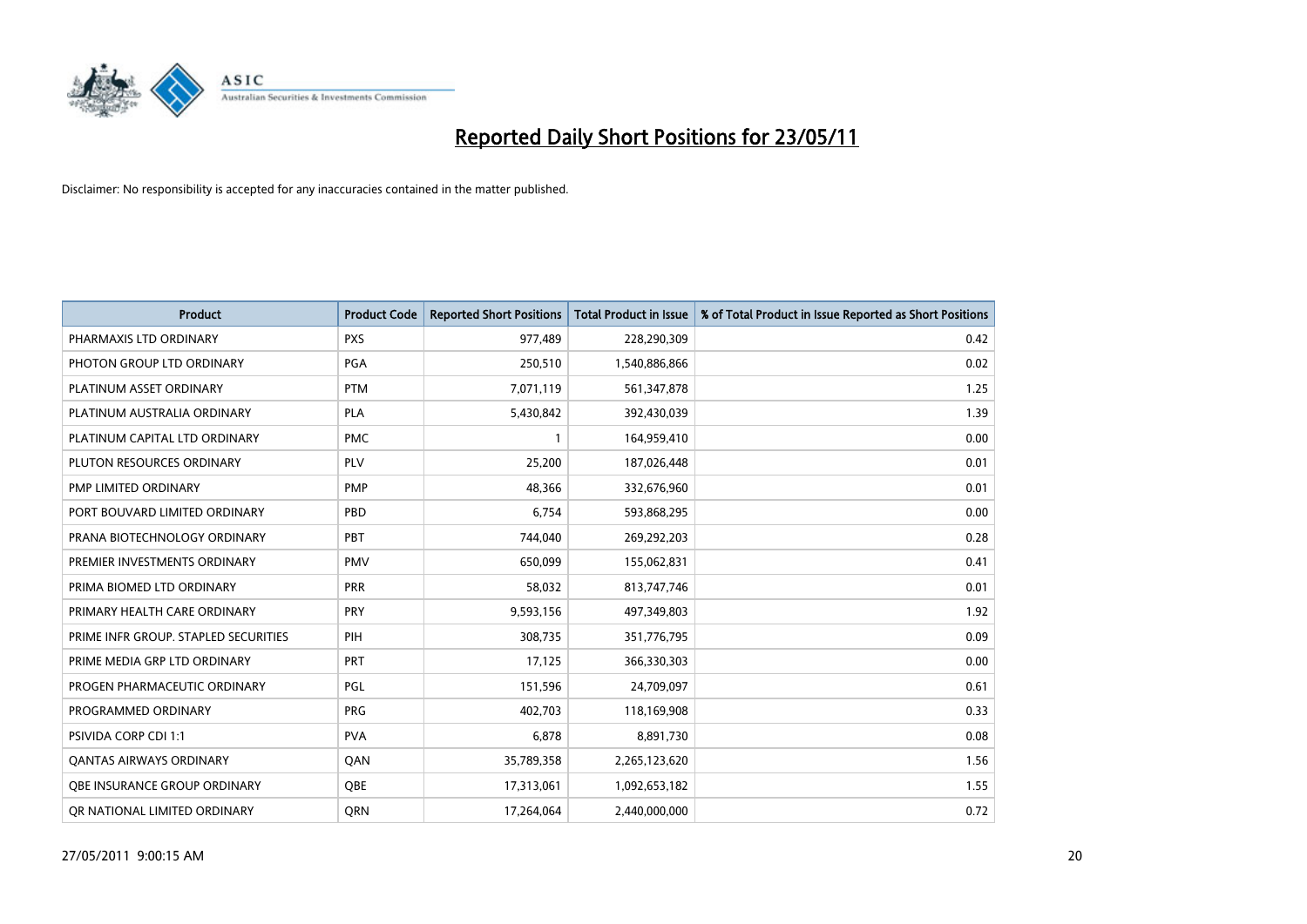

| <b>Product</b>                      | <b>Product Code</b> | <b>Reported Short Positions</b> | <b>Total Product in Issue</b> | % of Total Product in Issue Reported as Short Positions |
|-------------------------------------|---------------------|---------------------------------|-------------------------------|---------------------------------------------------------|
| ORXPHARMA LTD ORDINARY              | <b>ORX</b>          | 16,633                          | 125,824,127                   | 0.01                                                    |
| QUBE LOGISTICS ORDINARY UNITS       | QUB                 | 18,359,338                      | 610,839,329                   | 3.01                                                    |
| RAMELIUS RESOURCES ORDINARY         | <b>RMS</b>          | 222,762                         | 291,767,215                   | 0.07                                                    |
| RAMSAY HEALTH CARE ORDINARY         | <b>RHC</b>          | 1,758,847                       | 202,081,252                   | 0.87                                                    |
| <b>RCR TOMLINSON ORDINARY</b>       | <b>RCR</b>          | 68,067                          | 131,897,672                   | 0.05                                                    |
| <b>REA GROUP ORDINARY</b>           | <b>REA</b>          | 63,783                          | 130,401,680                   | 0.04                                                    |
| <b>RECKON LIMITED ORDINARY</b>      | <b>RKN</b>          | 2,373                           | 133,384,060                   | 0.00                                                    |
| <b>RED FORK ENERGY ORDINARY</b>     | <b>RFE</b>          | 16,730                          | 269,769,853                   | 0.00                                                    |
| REDBANK ENERGY LTD ORDINARY         | <b>AEI</b>          | 13                              | 786,287                       | 0.00                                                    |
| REDFLOW LIMITED ORDINARY            | <b>RFX</b>          | 42,221                          | 46,055,729                    | 0.09                                                    |
| REED RESOURCES LTD ORDINARY         | <b>RDR</b>          | 416,715                         | 262,237,201                   | 0.16                                                    |
| <b>REGIS RESOURCES ORDINARY</b>     | <b>RRL</b>          | 2,492,677                       | 431,233,086                   | 0.58                                                    |
| REPUBLIC GOLD LTD ORDINARY          | <b>RAU</b>          | 6,000,000                       | 2,228,806,890                 | 0.27                                                    |
| RESMED INC CDI 10:1                 | <b>RMD</b>          | 12,314,352                      | 1,545,678,330                 | 0.79                                                    |
| <b>RESOLUTE MINING ORDINARY</b>     | <b>RSG</b>          | 7,252,430                       | 467,618,520                   | 1.55                                                    |
| <b>RESOURCE GENERATION ORDINARY</b> | <b>RES</b>          | 214,311                         | 250,700,530                   | 0.08                                                    |
| REVERSE CORP LIMITED ORDINARY       | <b>REF</b>          | 25,141                          | 92,382,175                    | 0.03                                                    |
| REX MINERALS LIMITED ORDINARY       | <b>RXM</b>          | 285,391                         | 151,438,879                   | 0.18                                                    |
| <b>RHG LIMITED ORDINARY</b>         | <b>RHG</b>          | 449,152                         | 318,745,978                   | 0.13                                                    |
| RIDLEY CORPORATION ORDINARY         | <b>RIC</b>          | 687,686                         | 307,817,071                   | 0.23                                                    |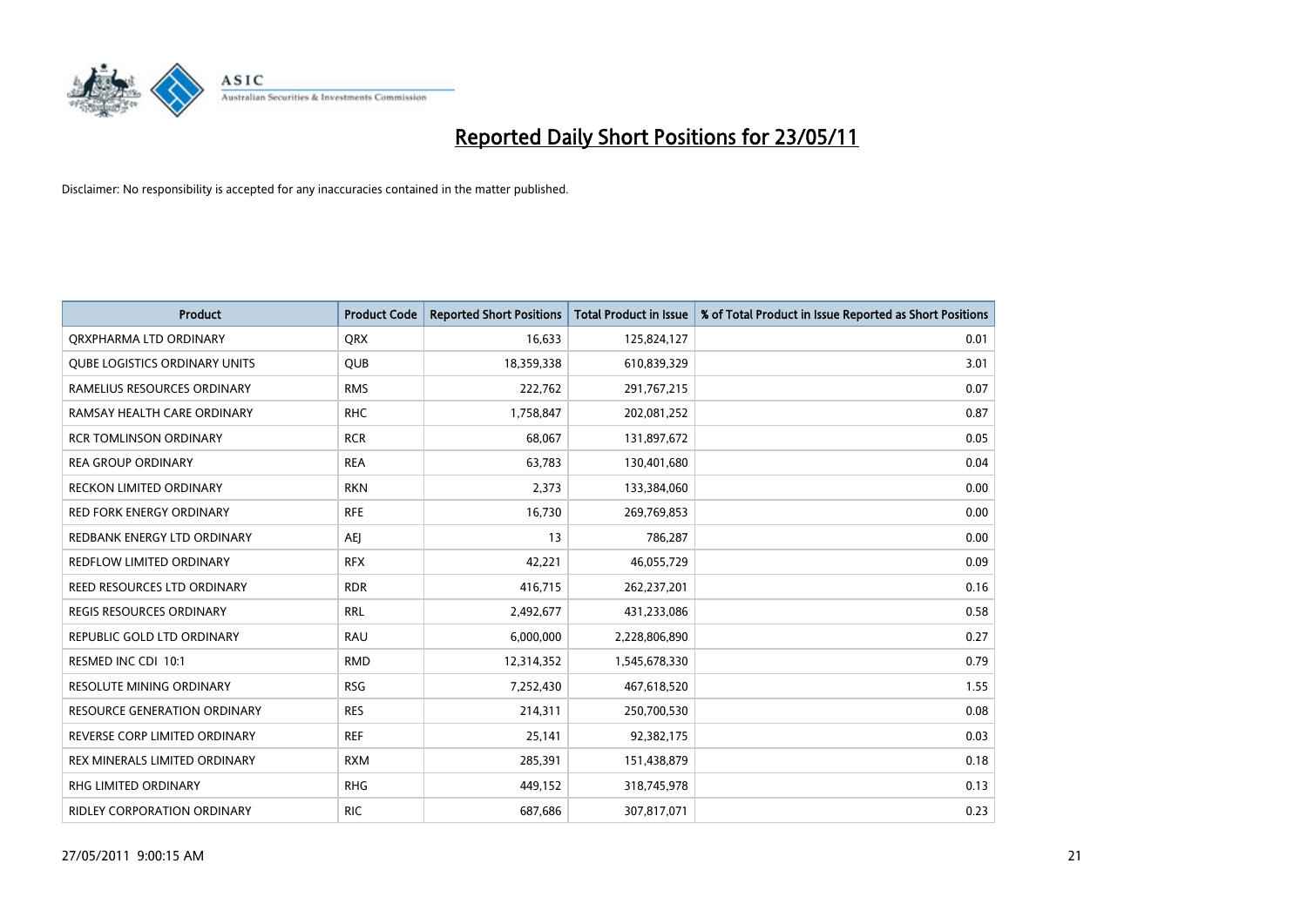

| <b>Product</b>                    | <b>Product Code</b> | <b>Reported Short Positions</b> | <b>Total Product in Issue</b> | % of Total Product in Issue Reported as Short Positions |
|-----------------------------------|---------------------|---------------------------------|-------------------------------|---------------------------------------------------------|
| RIO TINTO LIMITED ORDINARY        | <b>RIO</b>          | 16,518,598                      | 435,758,720                   | 3.77                                                    |
| <b>RIVERCITY MOTORWAY STAPLED</b> | <b>RCY</b>          | 132,000                         | 957,010,115                   | 0.01                                                    |
| RIVERSDALE MINING ORDINARY        | <b>RIV</b>          | 6,981                           | 244,431,186                   | 0.00                                                    |
| ROBUST RESOURCES ORDINARY         | <b>ROL</b>          | 1,122,132                       | 84,944,097                    | 1.32                                                    |
| ROC OIL COMPANY ORDINARY          | <b>ROC</b>          | 7,334,857                       | 713,154,560                   | 1.02                                                    |
| SAI GLOBAL LIMITED ORDINARY       | SAI                 | 195,144                         | 199,552,155                   | 0.09                                                    |
| SALMAT LIMITED ORDINARY           | <b>SLM</b>          | 149,820                         | 159,775,299                   | 0.09                                                    |
| SAMSON OIL & GAS LTD ORDINARY     | <b>SSN</b>          | 2,963,220                       | 1,727,586,909                 | 0.17                                                    |
| SANDFIRE RESOURCES ORDINARY       | <b>SFR</b>          | 2,661,256                       | 148,384,969                   | 1.79                                                    |
| <b>SANTOS LTD ORDINARY</b>        | <b>STO</b>          | 5,359,749                       | 877,955,664                   | 0.60                                                    |
| SARACEN MINERAL ORDINARY          | <b>SAR</b>          | 149,245                         | 492,151,415                   | 0.02                                                    |
| SEDGMAN LIMITED ORDINARY          | <b>SDM</b>          | 364,342                         | 209,752,689                   | 0.17                                                    |
| SEEK LIMITED ORDINARY             | <b>SEK</b>          | 9,003,784                       | 336,584,488                   | 2.69                                                    |
| SELECT HARVESTS ORDINARY          | <b>SHV</b>          | 210,970                         | 56,226,960                    | 0.38                                                    |
| SENETAS CORPORATION ORDINARY      | <b>SEN</b>          | 756,999                         | 463,105,195                   | 0.16                                                    |
| SENEX ENERGY LIMITED ORDINARY     | SXY                 | 58,965                          | 744,320,231                   | 0.01                                                    |
| SERVCORP LIMITED ORDINARY         | SRV                 | 82,044                          | 98,440,807                    | 0.08                                                    |
| SERVICE STREAM ORDINARY           | <b>SSM</b>          | 344,663                         | 283,418,867                   | 0.12                                                    |
| SEVEN GROUP HOLDINGS ORDINARY     | <b>SVW</b>          | 1,328,094                       | 306,410,281                   | 0.41                                                    |
| SEVEN WEST MEDIA LTD ORDINARY     | <b>SWM</b>          | 4,718,534                       | 610,327,899                   | 0.77                                                    |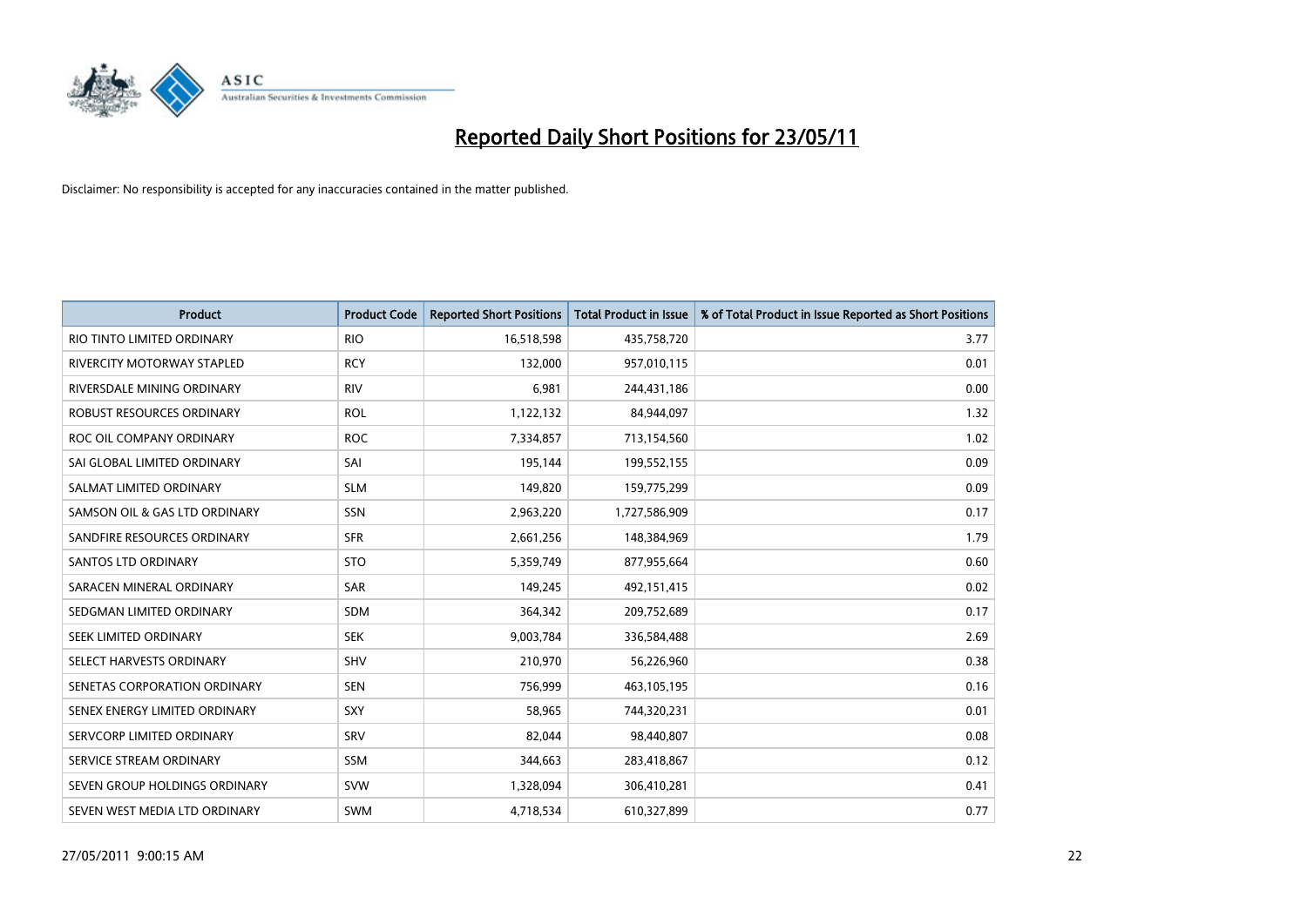

| <b>Product</b>                           | <b>Product Code</b> | <b>Reported Short Positions</b> | Total Product in Issue | % of Total Product in Issue Reported as Short Positions |
|------------------------------------------|---------------------|---------------------------------|------------------------|---------------------------------------------------------|
| SIGMA PHARMACEUTICAL ORDINARY            | SIP                 | 18,906,678                      | 1,178,626,572          | 1.61                                                    |
| SIGNATURE METALS LTD ORDINARY            | <b>SBL</b>          | 383,956                         | 2,351,804,534          | 0.02                                                    |
| SILEX SYSTEMS ORDINARY                   | <b>SLX</b>          | 316,877                         | 170,133,997            | 0.18                                                    |
| SILVER LAKE RESOURCE ORDINARY            | <b>SLR</b>          | 56,912                          | 178,882,838            | 0.03                                                    |
| SIMS METAL MGMT LTD ORDINARY             | SGM                 | 2,977,756                       | 205,393,914            | 1.47                                                    |
| SINGAPORE TELECOMM. CHESS DEPOSITARY INT | SGT                 | 4,810,039                       | 234,092,504            | 2.07                                                    |
| SIRTEX MEDICAL ORDINARY                  | <b>SRX</b>          |                                 | 55,768,136             | 0.00                                                    |
| SKILLED GROUP LTD ORDINARY               | <b>SKE</b>          | 44,646                          | 233,089,776            | 0.02                                                    |
| SKY CITY ENTERTAIN. ORDINARY             | <b>SKC</b>          | 41,123                          | 576,958,340            | 0.01                                                    |
| SMS MANAGEMENT, ORDINARY                 | <b>SMX</b>          | 233,960                         | 67,661,358             | 0.34                                                    |
| SONIC HEALTHCARE ORDINARY                | <b>SHL</b>          | 4,638,628                       | 388,429,875            | 1.18                                                    |
| SOUL PATTINSON (W.H) ORDINARY            | SOL                 | 38,257                          | 238,640,580            | 0.01                                                    |
| SOUTH BOULDER MINES ORDINARY             | <b>STB</b>          | 9,605                           | 86,115,688             | 0.01                                                    |
| SP AUSNET STAPLED SECURITIES             | <b>SPN</b>          | 4,609,899                       | 2,795,115,439          | 0.16                                                    |
| SPARK INFRASTRUCTURE STAPLED NOTE & UNIT | SKI                 | 17,648,843                      | 1,326,734,264          | 1.32                                                    |
| SPDR 200 FUND ETF UNITS                  | <b>STW</b>          | 8                               | 50,339,159             | 0.00                                                    |
| SPECIALTY FASHION ORDINARY               | <b>SFH</b>          | 691,285                         | 191,686,122            | 0.36                                                    |
| SPOTLESS GROUP LTD ORDINARY              | <b>SPT</b>          | 2,355,068                       | 262,766,725            | 0.90                                                    |
| ST BARBARA LIMITED ORDINARY              | SBM                 | 5,029,410                       | 325,615,389            | 1.54                                                    |
| STAGING CONNECTIONS ORDINARY             | <b>STG</b>          | 2,917,189                       | 78,317,726             | 3.72                                                    |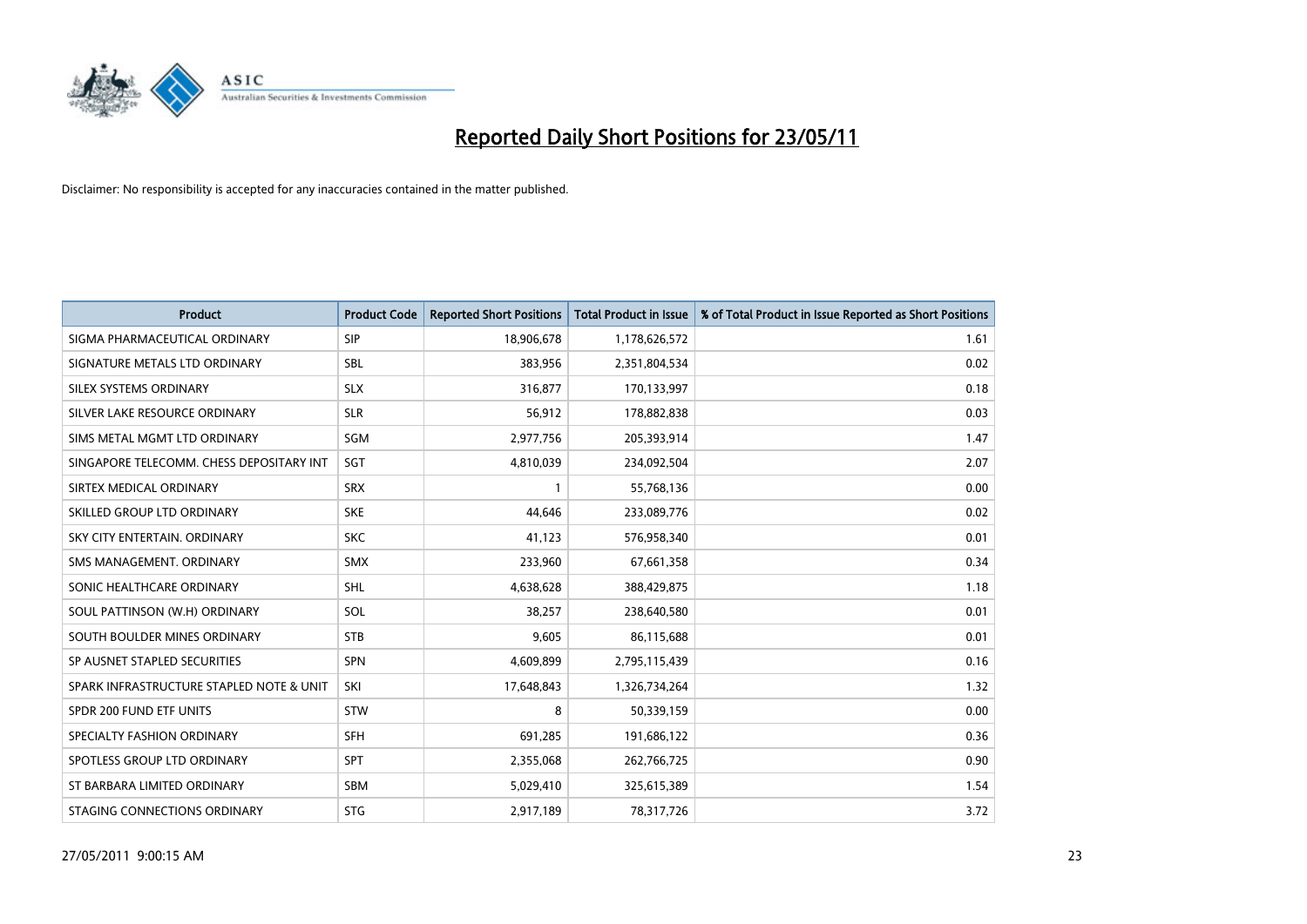

| <b>Product</b>                       | <b>Product Code</b> | <b>Reported Short Positions</b> | <b>Total Product in Issue</b> | % of Total Product in Issue Reported as Short Positions |
|--------------------------------------|---------------------|---------------------------------|-------------------------------|---------------------------------------------------------|
| STANMORE COAL LTD ORDINARY           | <b>SMR</b>          | 78,041                          | 88,270,738                    | 0.09                                                    |
| STARPHARMA HOLDINGS ORDINARY         | <b>SPL</b>          | 213,004                         | 247,560,721                   | 0.09                                                    |
| STH AMERICAN COR LTD ORDINARY        | SAY                 | 9,200                           | 245,846,493                   | 0.00                                                    |
| STH CRS ELECT ENGNR ORDINARY         | <b>SXE</b>          | 72,392                          | 142,678,939                   | 0.05                                                    |
| STHN CROSS MEDIA ORDINARY            | <b>SXL</b>          | 2,850,199                       | 704,775,484                   | 0.39                                                    |
| STOCKLAND UNITS/ORD STAPLED          | SGP                 | 10,786,247                      | 2,383,036,717                 | 0.44                                                    |
| STRAITS RES LTD. ORDINARY            | SRO                 | 7,746,659                       | 324,655,749                   | 2.37                                                    |
| <b>STW COMMUNICATIONS ORDINARY</b>   | SGN                 | 382,238                         | 364,310,964                   | 0.10                                                    |
| SUNCORP GROUP LTD ORDINARY           | <b>SUN</b>          | 8,442,424                       | 1,286,600,980                 | 0.64                                                    |
| SUNDANCE RESOURCES ORDINARY          | <b>SDL</b>          | 10,825,067                      | 2,870,657,169                 | 0.36                                                    |
| SUNLAND GROUP LTD ORDINARY           | <b>SDG</b>          | 356,711                         | 224,881,794                   | 0.16                                                    |
| SUPER RET REP LTD ORDINARY           | SUL                 | 238,740                         | 130,018,739                   | 0.19                                                    |
| <b>SWICK MINING ORDINARY</b>         | <b>SWK</b>          | 1,548                           | 236,724,970                   | 0.00                                                    |
| SYMEX HOLDINGS ORDINARY              | <b>SYM</b>          | 27,221                          | 189,166,670                   | 0.01                                                    |
| <b>TABCORP HOLDINGS LTD ORDINARY</b> | <b>TAH</b>          | 3,322,315                       | 688,019,737                   | 0.47                                                    |
| <b>TALENT2 INTERNATION ORDINARY</b>  | <b>TWO</b>          | 56,352                          | 144,422,121                   | 0.04                                                    |
| TALISMAN MINING ORDINARY             | <b>TLM</b>          | 3,079                           | 130,438,627                   | 0.00                                                    |
| <b>TANAMI GOLD NL ORDINARY</b>       | <b>TAM</b>          | 59,915                          | 260,997,677                   | 0.02                                                    |
| TAP OIL LIMITED ORDINARY             | <b>TAP</b>          | 792,088                         | 240,967,311                   | 0.33                                                    |
| TASSAL GROUP LIMITED ORDINARY        | <b>TGR</b>          | 64,834                          | 146,304,404                   | 0.03                                                    |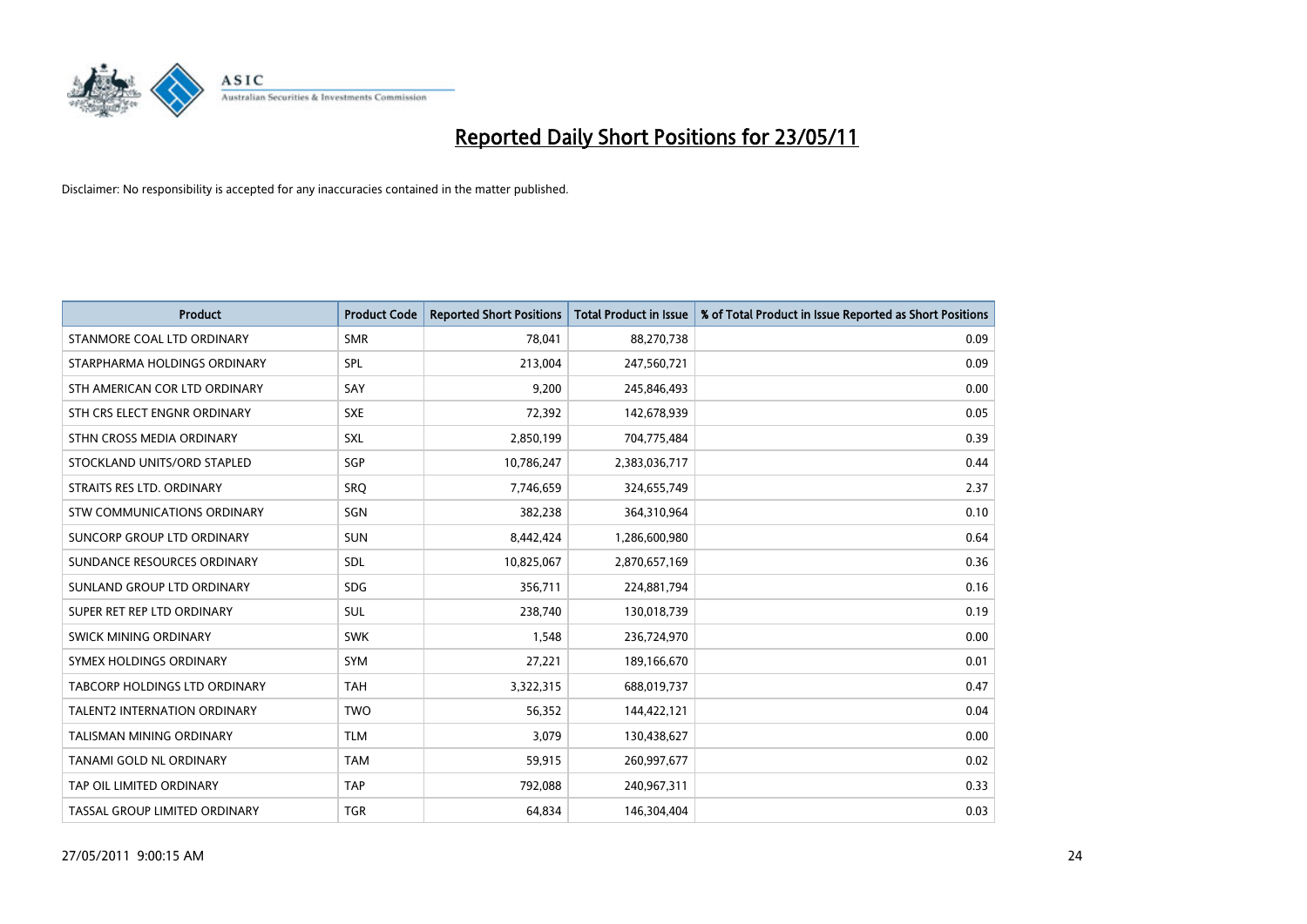

| <b>Product</b>                          | <b>Product Code</b> | <b>Reported Short Positions</b> | <b>Total Product in Issue</b> | % of Total Product in Issue Reported as Short Positions |
|-----------------------------------------|---------------------|---------------------------------|-------------------------------|---------------------------------------------------------|
| <b>TATTS GROUP LTD ORDINARY</b>         | <b>TTS</b>          | 11,934,411                      | 1,318,683,208                 | 0.88                                                    |
| TELECOM CORPORATION ORDINARY            | TEL                 | 31,315,816                      | 1,924,652,813                 | 1.63                                                    |
| <b>TELSTRA CORPORATION, ORDINARY</b>    | <b>TLS</b>          | 56,996,775                      | 12,443,074,357                | 0.46                                                    |
| TEN NETWORK HOLDINGS ORDINARY           | <b>TEN</b>          | 36,921,411                      | 1,045,236,720                 | 3.53                                                    |
| TERANGA GOLD CORP CDI 1:1               | <b>TGZ</b>          | 451,122                         | 150,340,337                   | 0.29                                                    |
| TFS CORPORATION LTD ORDINARY            | <b>TFC</b>          | 65,944                          | 275,789,494                   | 0.02                                                    |
| THE REJECT SHOP ORDINARY                | <b>TRS</b>          | 765,520                         | 26,033,570                    | 2.93                                                    |
| THOR MINING PLC CHESS DEPOSITARY        | <b>THR</b>          | 2,307                           | 222,489,120                   | 0.00                                                    |
| THORN GROUP LIMITED ORDINARY            | <b>TGA</b>          | 11,196                          | 129,858,924                   | 0.01                                                    |
| THUNDELARRA EXPLOR, ORDINARY            | <b>THX</b>          | 21,097                          | 153,578,927                   | 0.01                                                    |
| TIGER RESOURCES ORDINARY                | <b>TGS</b>          | 348,042                         | 668,635,549                   | 0.05                                                    |
| TIMBERCORP LIMITED ORDINARY             | <b>TIM</b>          | 90,074                          | 352,071,429                   | 0.02                                                    |
| TISHMAN SPEYER UNITS                    | <b>TSO</b>          | 132,833                         | 338,440,904                   | 0.03                                                    |
| TNG LIMITED ORDINARY                    | <b>TNG</b>          | 4,321                           | 284,803,062                   | 0.00                                                    |
| TOLL HOLDINGS LTD ORDINARY              | <b>TOL</b>          | 19,950,791                      | 710,128,531                   | 2.80                                                    |
| TORO ENERGY LIMITED ORDINARY            | <b>TOE</b>          | 35,404                          | 964,936,676                   | 0.00                                                    |
| TOWER LIMITED ORDINARY                  | <b>TWR</b>          | 689,519                         | 263,603,448                   | 0.26                                                    |
| TOX FREE SOLUTIONS ORDINARY             | <b>TOX</b>          | 28,214                          | 92,630,478                    | 0.02                                                    |
| TPG TELECOM LIMITED ORDINARY            | <b>TPM</b>          | 4,333,550                       | 775,522,421                   | 0.56                                                    |
| TRANSFIELD SERV INFR STAPLED SECURITIES | <b>TSI</b>          | 100,995                         | 438,756,421                   | 0.03                                                    |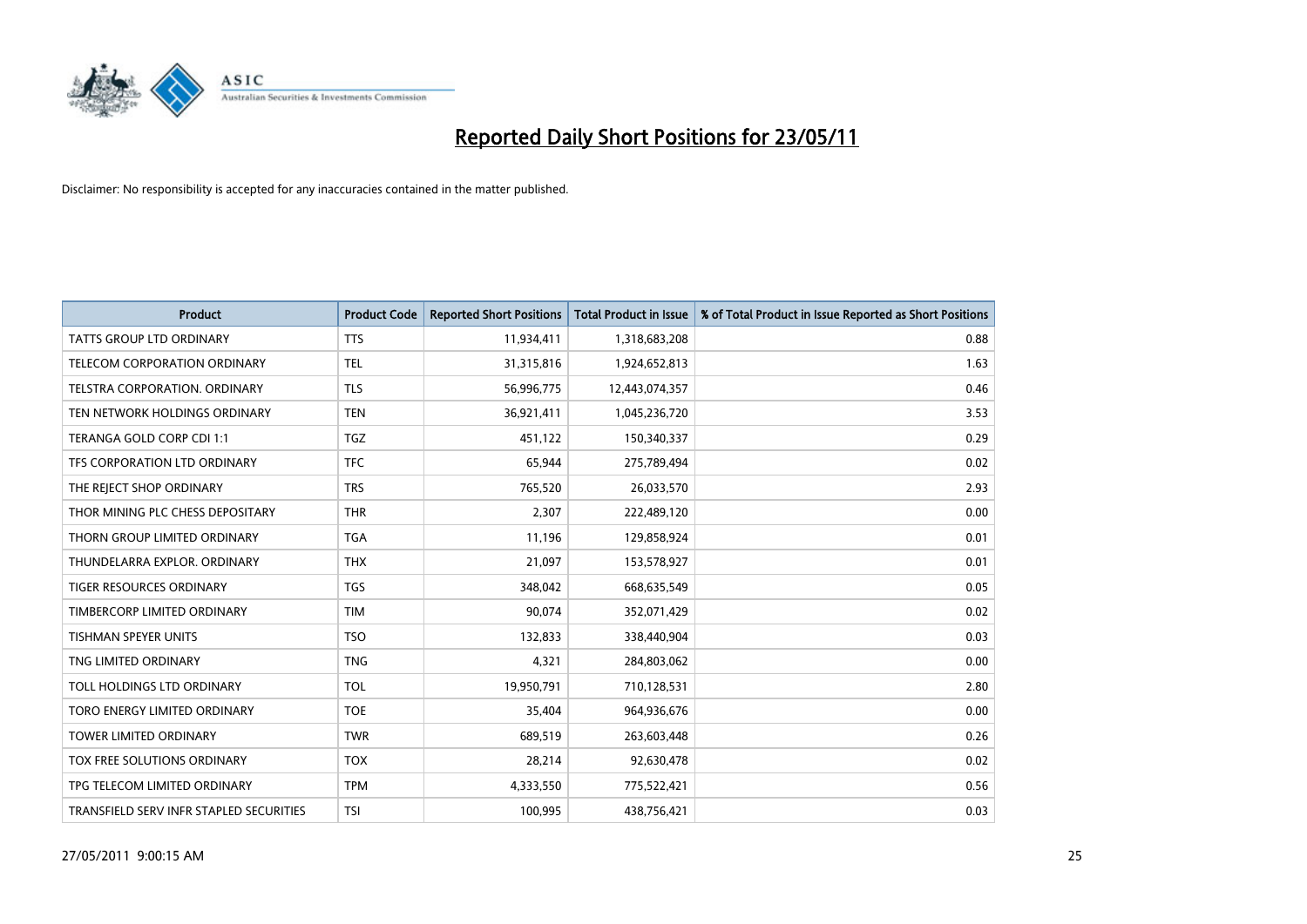

| <b>Product</b>                            | <b>Product Code</b> | <b>Reported Short Positions</b> | <b>Total Product in Issue</b> | % of Total Product in Issue Reported as Short Positions |
|-------------------------------------------|---------------------|---------------------------------|-------------------------------|---------------------------------------------------------|
| <b>TRANSFIELD SERVICES ORDINARY</b>       | <b>TSE</b>          | 7,328,169                       | 549,715,957                   | 1.34                                                    |
| TRANSPACIFIC INDUST. ORDINARY             | <b>TPI</b>          | 10,593,235                      | 960,638,735                   | 1.10                                                    |
| TRANSURBAN GROUP TRIPLE STAPLED SEC.      | <b>TCL</b>          | 2,674,610                       | 1,443,543,731                 | 0.16                                                    |
| TREASURY WINE ESTATE ORDINARY             | <b>TWE</b>          | 2,319,447                       | 650,000,000                   | 0.36                                                    |
| <b>TRINITY GROUP STAPLED SECURITIES</b>   | <b>TCO</b>          | 3,419                           | 203,405,927                   | 0.00                                                    |
| TROY RESOURCES NL ORDINARY                | <b>TRY</b>          | 24,830                          | 87,970,323                    | 0.02                                                    |
| UGL LIMITED ORDINARY                      | UGL                 | 5,246,183                       | 166,047,171                   | 3.15                                                    |
| UNILIFE CORPORATION CDI US PROHIBITED     | <b>UNS</b>          | 580,348                         | 273,378,408                   | 0.21                                                    |
| VALAD PROPERTY GROUP STAPLED US PROHIBIT. | <b>VPG</b>          | 2,819,468                       | 115,108,116                   | 2.45                                                    |
| <b>VDM GROUP LIMITED ORDINARY</b>         | <b>VMG</b>          | 11,116                          | 193,127,749                   | 0.01                                                    |
| <b>VENTURE MINERALS ORDINARY</b>          | <b>VMS</b>          | 172,697                         | 220,943,592                   | 0.07                                                    |
| <b>VIRGIN BLUE HOLDINGS ORDINARY</b>      | <b>VBA</b>          | 42,346,095                      | 2,210,197,600                 | 1.92                                                    |
| VISION GROUP HLDGS ORDINARY               | <b>VGH</b>          | 78,000                          | 74,197,532                    | 0.11                                                    |
| <b>VITA GROUP LTD ORDINARY</b>            | <b>VTG</b>          | 75,190                          | 142,499,800                   | 0.05                                                    |
| VITERRA INC CDI 1:1                       | <b>VTA</b>          | 3,828                           | 68,629,939                    | 0.01                                                    |
| <b>WATPAC LIMITED ORDINARY</b>            | <b>WTP</b>          | 37,621                          | 183,341,382                   | 0.01                                                    |
| <b>WDS LIMITED ORDINARY</b>               | <b>WDS</b>          | 701                             | 144,055,662                   | 0.00                                                    |
| WEBIET LIMITED ORDINARY                   | <b>WEB</b>          | 388,530                         | 77,961,278                    | 0.50                                                    |
| <b>WESFARMERS LIMITED ORDINARY</b>        | <b>WES</b>          | 21,766,252                      | 1,005,197,704                 | 2.15                                                    |
| WESFARMERS LIMITED PARTIALLY PROTECTED    | <b>WESN</b>         | 80,459                          | 151,874,458                   | 0.04                                                    |